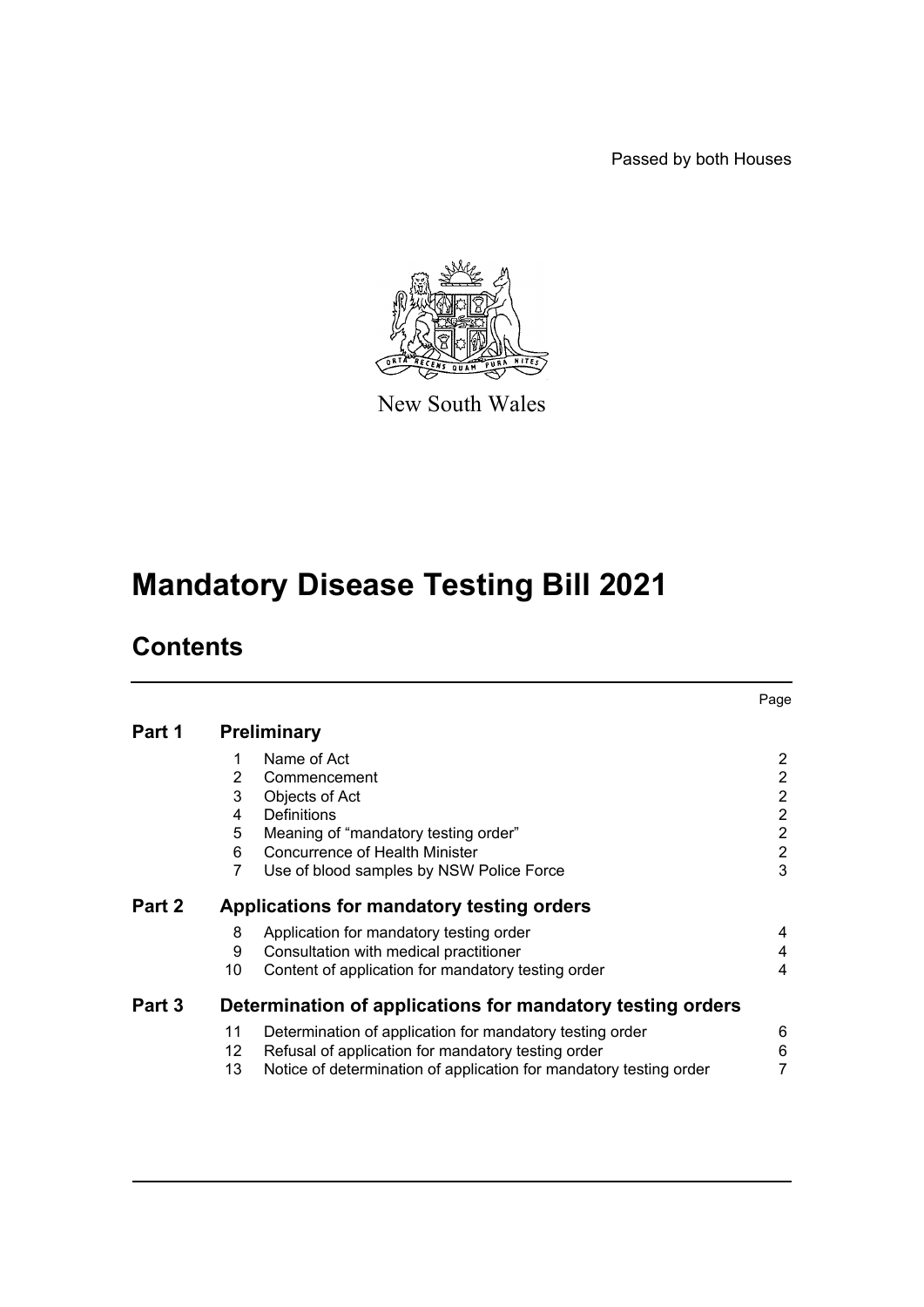| Part 4                                 |                                                 | Mandatory testing orders for vulnerable third parties                                                                                                                                                                                                     |                                  |  |  |  |  |
|----------------------------------------|-------------------------------------------------|-----------------------------------------------------------------------------------------------------------------------------------------------------------------------------------------------------------------------------------------------------------|----------------------------------|--|--|--|--|
|                                        | 14                                              | Application to Court for mandatory testing order for vulnerable third                                                                                                                                                                                     |                                  |  |  |  |  |
|                                        | 15<br>16<br>17                                  | party<br>Court may make mandatory testing order for vulnerable third party<br>Jurisdiction of Local Court and Children's Court<br>Court to continue to deal with application for mandatory testing order<br>even if third party not vulnerable            | 8<br>8<br>8<br>9                 |  |  |  |  |
| Part 5                                 | Content and service of mandatory testing orders |                                                                                                                                                                                                                                                           |                                  |  |  |  |  |
|                                        | 18<br>19                                        | Content of mandatory testing order<br>Service of mandatory testing order                                                                                                                                                                                  | 10<br>10 <sup>°</sup>            |  |  |  |  |
| Part 6                                 | Carrying out of mandatory testing               |                                                                                                                                                                                                                                                           |                                  |  |  |  |  |
|                                        | 20<br>21                                        | Carrying out of blood test<br>Functions of police officers and correctional officers for detained third<br>parties                                                                                                                                        | 11<br>11                         |  |  |  |  |
|                                        | 22                                              | Results of blood test                                                                                                                                                                                                                                     | 11                               |  |  |  |  |
| Part 7                                 | <b>Review by Chief Health Officer</b>           |                                                                                                                                                                                                                                                           |                                  |  |  |  |  |
|                                        | 23<br>24<br>25<br>26                            | Application for review by Chief Health Officer<br>Effect of application for review by third party<br>Determination of application for review by Chief Health Officer<br>Notice of determination of review by Chief Health Officer                         | 13<br>13<br>13<br>14             |  |  |  |  |
| Part 8                                 | <b>Offences and proceedings</b>                 |                                                                                                                                                                                                                                                           |                                  |  |  |  |  |
|                                        | 27<br>28<br>29<br>30<br>31<br>32                | Failure to comply with mandatory testing order<br>False or misleading information<br>Disclosure of information<br>Proceedings for offences<br>Evidence not admissible in proceedings against third party<br>Personal liability and professional standards | 15<br>15<br>15<br>16<br>16<br>16 |  |  |  |  |
| Part 9                                 | <b>Administration</b>                           |                                                                                                                                                                                                                                                           |                                  |  |  |  |  |
|                                        | 33<br>34<br>35                                  | Guidelines<br>Costs<br>Delegation                                                                                                                                                                                                                         | 17<br>17<br>18                   |  |  |  |  |
| Part 10                                | <b>Miscellaneous</b>                            |                                                                                                                                                                                                                                                           |                                  |  |  |  |  |
|                                        | 36<br>37<br>38                                  | Oversight of Act by Ombudsman<br>Review of Act<br>Regulations                                                                                                                                                                                             | 19<br>19<br>19                   |  |  |  |  |
| <b>Schedule 1</b><br><b>Schedule 2</b> |                                                 | Savings, transitional and other provisions<br>Amendment of other legislation                                                                                                                                                                              | 20<br>21                         |  |  |  |  |
| <b>Dictionary</b>                      |                                                 |                                                                                                                                                                                                                                                           | 22                               |  |  |  |  |

Page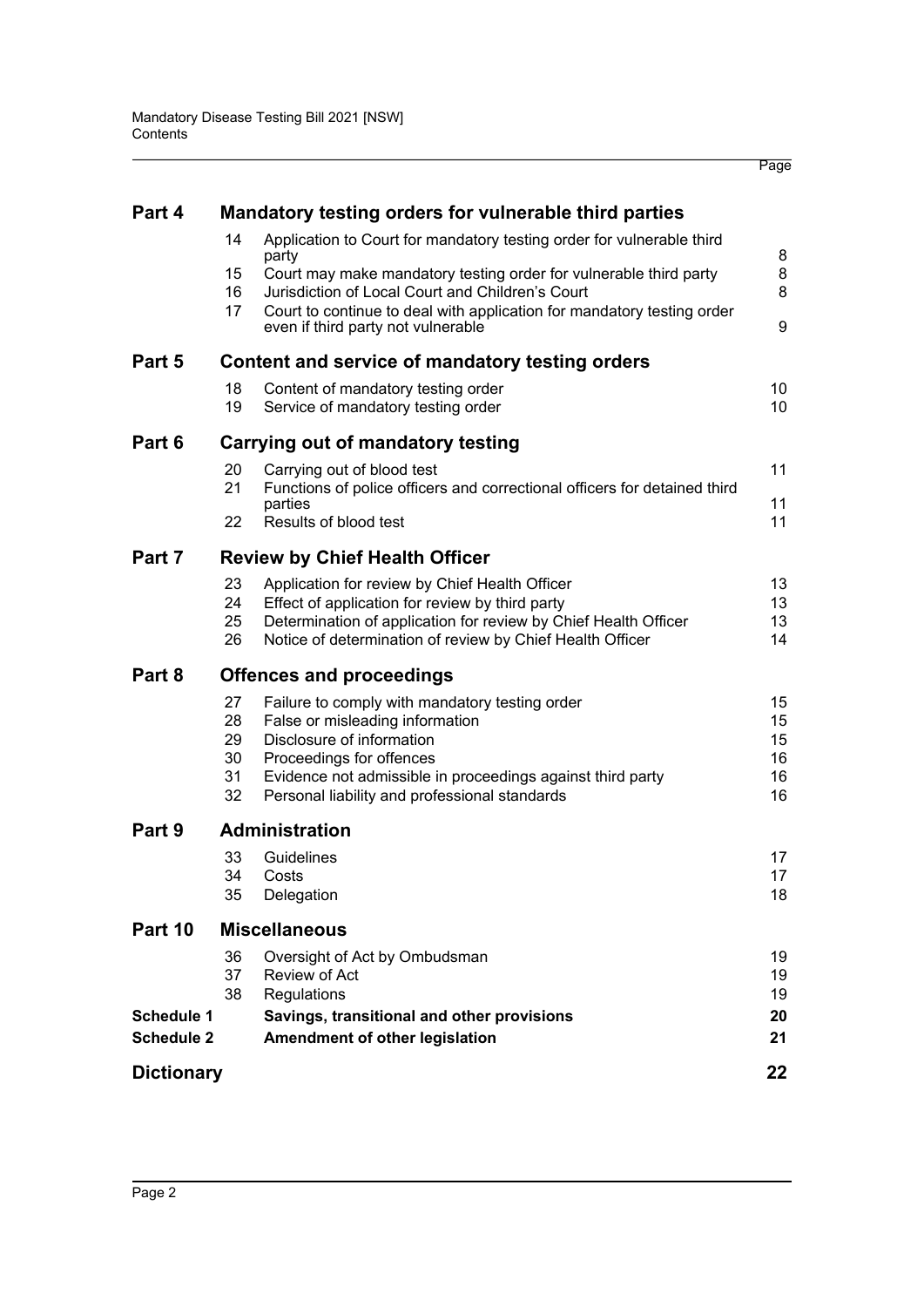*I certify that this public bill, which originated in the Legislative Assembly, has finally passed the Legislative Council and the Legislative Assembly of New South Wales.*

> *Clerk of the Legislative Assembly. Legislative Assembly, Sydney, , 2021*



New South Wales

# **Mandatory Disease Testing Bill 2021**

Act No , 2021

An Act to provide for mandatory blood testing of a person in circumstances where the person's bodily fluid comes into contact with a health, emergency or public sector worker as a result of the person's deliberate action and the worker may be at risk of contracting a blood-borne disease.

*I have examined this bill and find it to correspond in all respects with the bill as finally passed by both Houses.*

*Assistant Speaker of the Legislative Assembly.*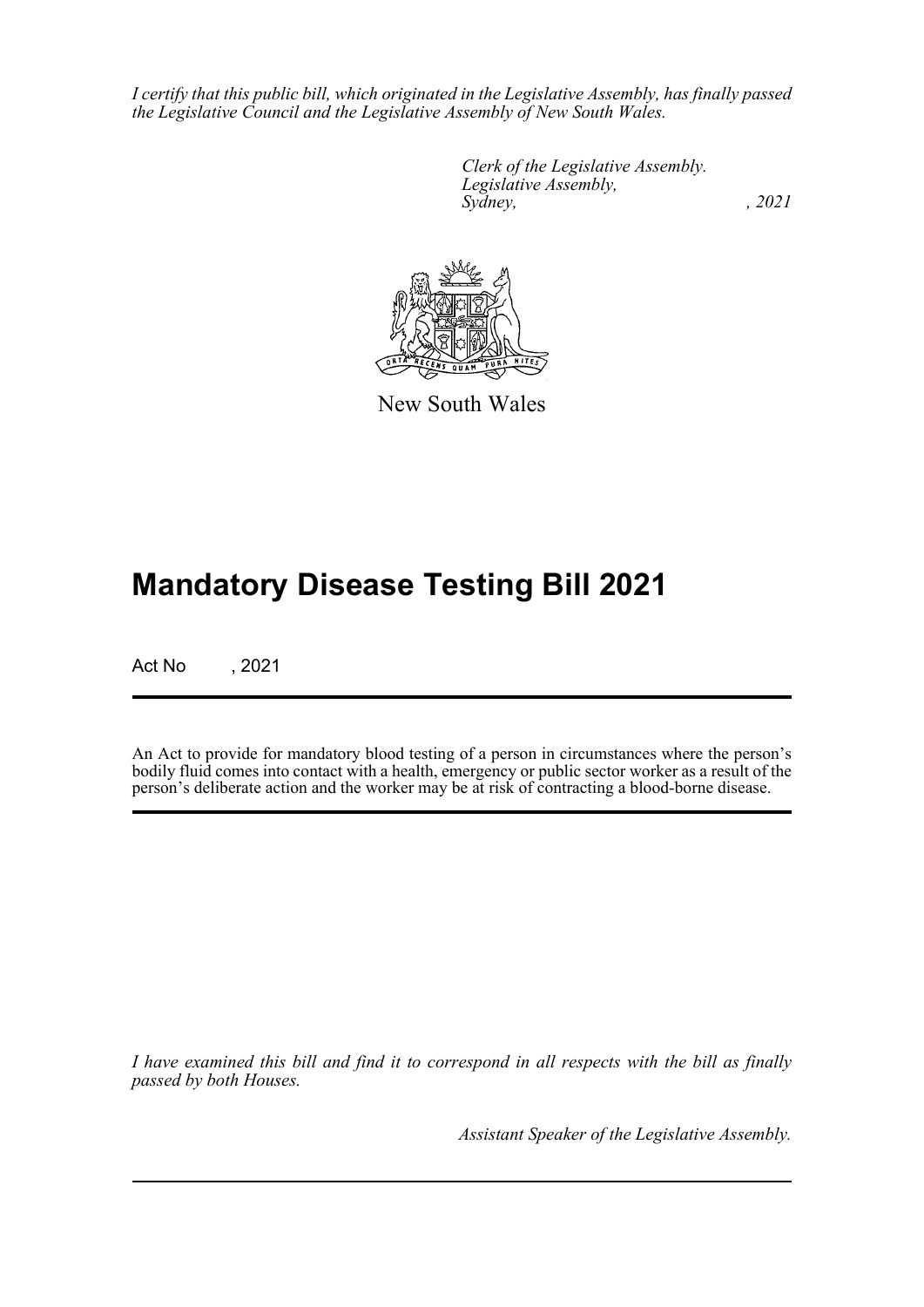**The Legislature of New South Wales enacts—**

# <span id="page-3-1"></span><span id="page-3-0"></span>**Part 1 Preliminary**

**1 Name of Act**

This Act is the *Mandatory Disease Testing Act 2021*.

# <span id="page-3-2"></span>**2 Commencement**

This Act commences on a day or days to be appointed by proclamation.

# <span id="page-3-3"></span>**3 Objects of Act**

The objects of this Act are—

- (a) to provide for mandatory blood testing of a person in circumstances where—
	- (i) a health, emergency or public sector worker to whom this Act applies comes into contact with the person's bodily fluid as a result of the person's deliberate action, and
	- (ii) the worker is at risk of contracting a blood-borne disease as a result of the person's deliberate action, and
- (b) to encourage health, emergency and public sector workers to whom this Act applies to seek medical advice and information about the risks of contracting a blood-borne disease while at work, and
- (c) to protect and promote the health and wellbeing of health, emergency and public sector workers to whom this Act applies.

# <span id="page-3-4"></span>**4 Definitions**

The Dictionary defines words used in this Act. **Note.** The *Interpretation Act 1987* contains definitions and other provisions that affect the interpretation and application of this Act.

# <span id="page-3-5"></span>**5 Meaning of "mandatory testing order"**

- (1) In this Act, a *mandatory testing order* means an order that—
	- (a) requires the third party in relation to whom the order is made to—
		- (i) attend the place specified in the order as soon as practicable but no later than 2 business days after being served with the order, and
		- (ii) provide the third party's blood to be tested for blood-borne diseases, and
	- (b) authorises the third party's blood to be tested for the blood-borne diseases specified in the order.
- (2) A mandatory testing order may be made by—
	- (a) a senior officer for the worker concerned under Part 3, or
	- (b) the Court under Part 4, or
	- (c) the Chief Health Officer under Part 7.

#### <span id="page-3-6"></span>**6 Concurrence of Health Minister**

The Minister is not to recommend the making of a regulation for the purposes of the following provisions without the concurrence of the Minister administering the *Public Health Act 2010*—

- (a) section  $29(1)(e)$ ,
- (b) section 38(2)(b),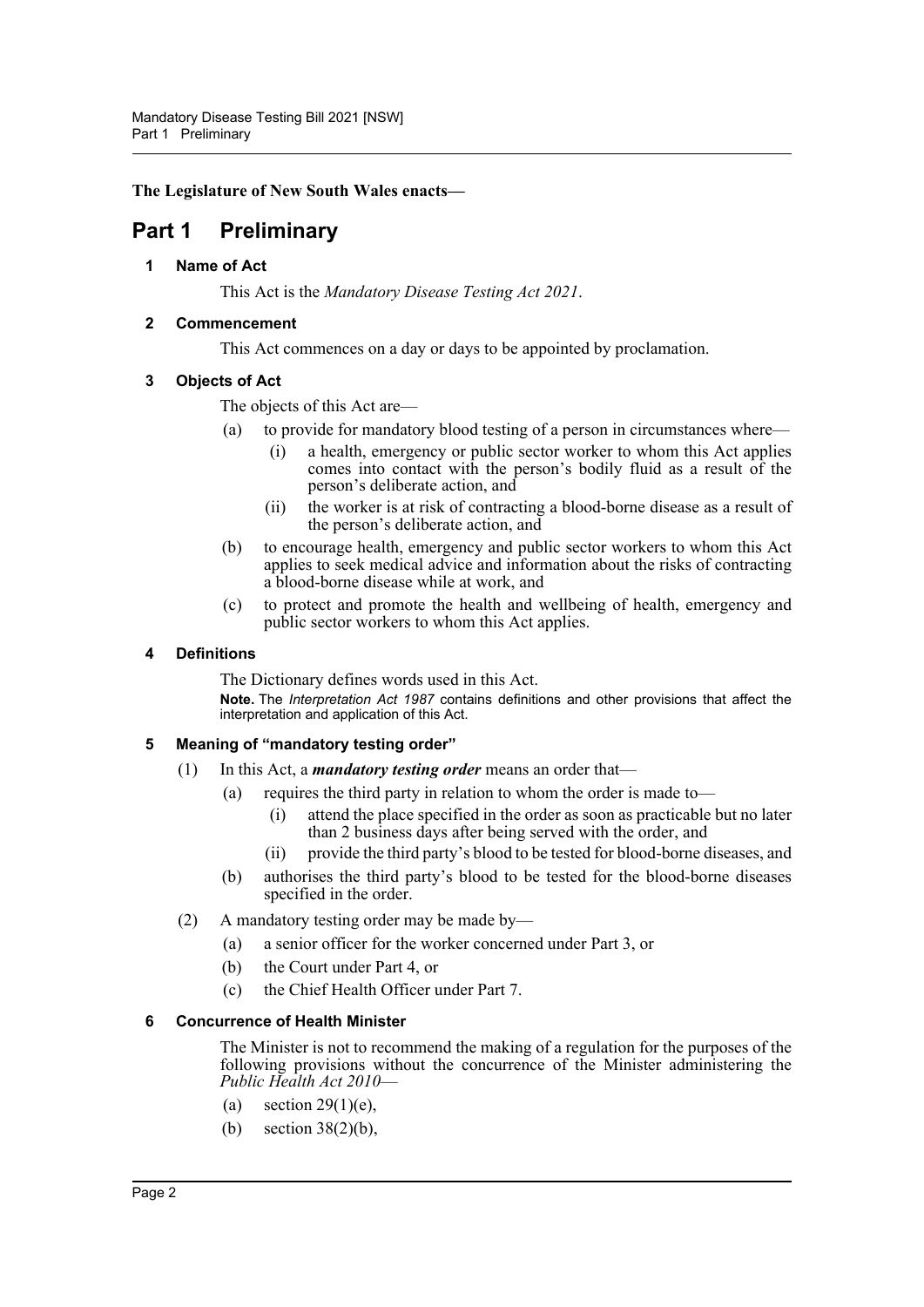(c) the definitions of *blood-borne disease* and *bodily fluid* in the Dictionary.

### <span id="page-4-0"></span>**7 Use of blood samples by NSW Police Force**

To avoid doubt, blood taken from a third party under a mandatory testing order must not be used by a member of the NSW Police Force for a purpose that is not authorised under this Act.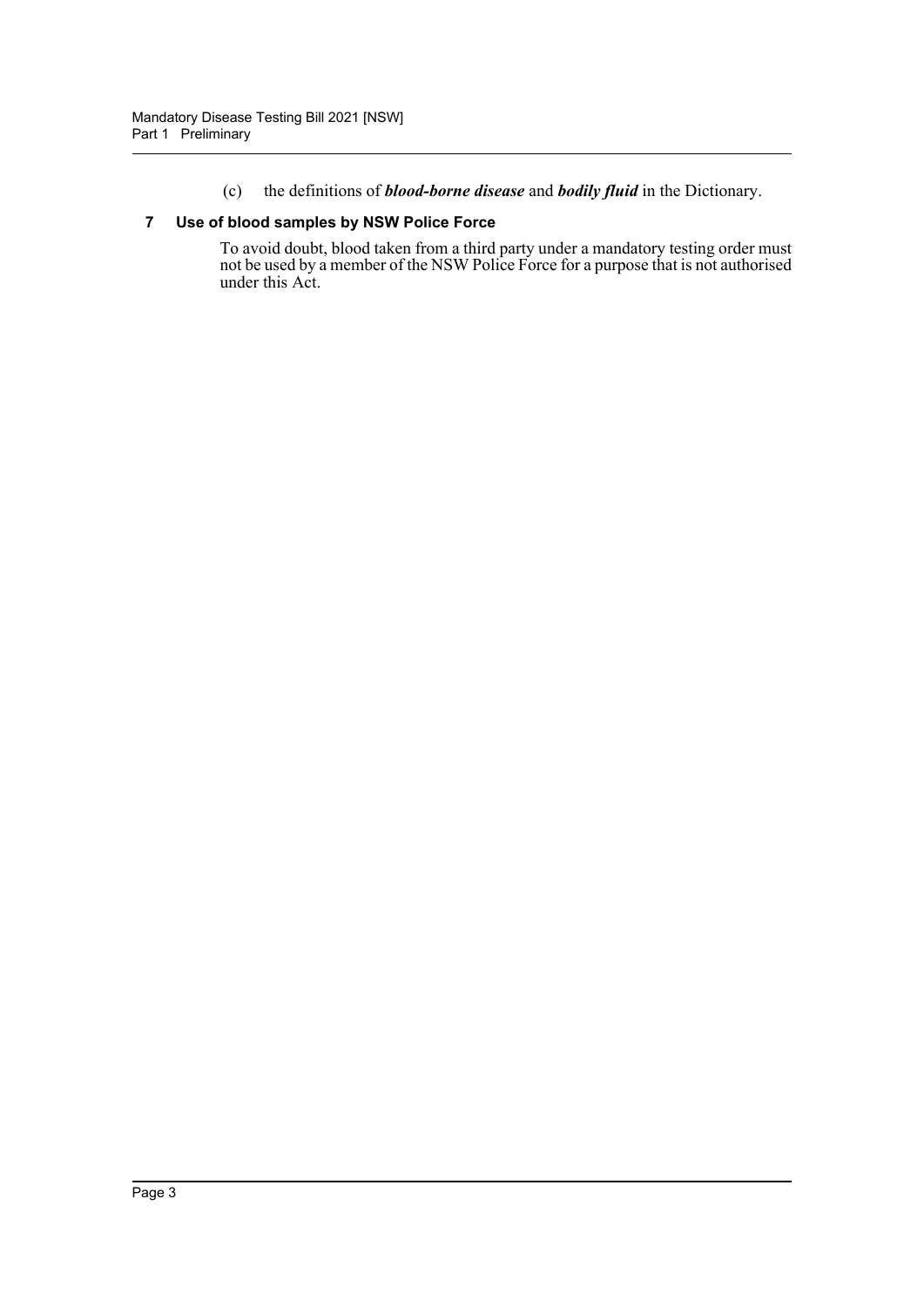# <span id="page-5-1"></span><span id="page-5-0"></span>**Part 2 Applications for mandatory testing orders**

# **8 Application for mandatory testing order**

- (1) A worker may apply for a mandatory testing order in relation to a person (the *third party*) if—
	- (a) the worker has come into contact with the bodily fluid of the third party, and
	- (b) the contact occurred—
		- (i) in the execution of the worker's duty, and
		- (ii) as a result of a deliberate action of the third party, and
		- (iii) without the consent of the worker.
- (2) An application may not be made if the third party is under the age of 14 years.
- (3) An application may be made only if the worker has consulted a relevant medical practitioner in accordance with section 9.
- (4) An application must be made to the worker's senior officer within 5 business days after the contact.

### <span id="page-5-2"></span>**9 Consultation with medical practitioner**

- (1) A worker who proposes to apply for a mandatory testing order must, as soon as reasonably practicable but no later than 24 hours after the contact occurred, consult a relevant medical practitioner in relation to the contact.
- (2) Despite subsection (1), a worker may consult with a relevant medical practitioner up to 72 hours after the contact occurred if reasonable in the circumstances.
- (3) During the consultation, the relevant medical practitioner must inform the worker about—
	- (a) the risk to the worker of contracting a blood-borne disease from the third party as a result of the contact, and
	- (b) the appropriate action to be taken by the worker to mitigate the risks of—
		- (i) contracting a blood-borne disease from the third party as a result of the contact, and
		- (ii) transmitting a contracted blood-borne disease to another person, and
	- (c) the extent to which testing the third party's blood for blood-borne diseases will assist in assessing the risk to the worker of contracting a blood-borne disease.

# <span id="page-5-3"></span>**10 Content of application for mandatory testing order**

- (1) An application for a mandatory testing order must be made in writing and contain the following—
	- (a) a detailed description of the contact, including the date, time, place and surrounding circumstances,
	- (b) the nature of the worker's contact with the third party's bodily fluid,
	- (c) the name and address of the third party, if known,
	- (d) a statement that the worker did not consent to the contact,
	- (e) a statement that, in the opinion of the worker, the contact with the third party's bodily fluid was as a result of a deliberate action of the third party,
	- (f) a statement that the worker consulted a relevant medical practitioner as required under section 9,
	- (g) the name and contact details of the relevant medical practitioner,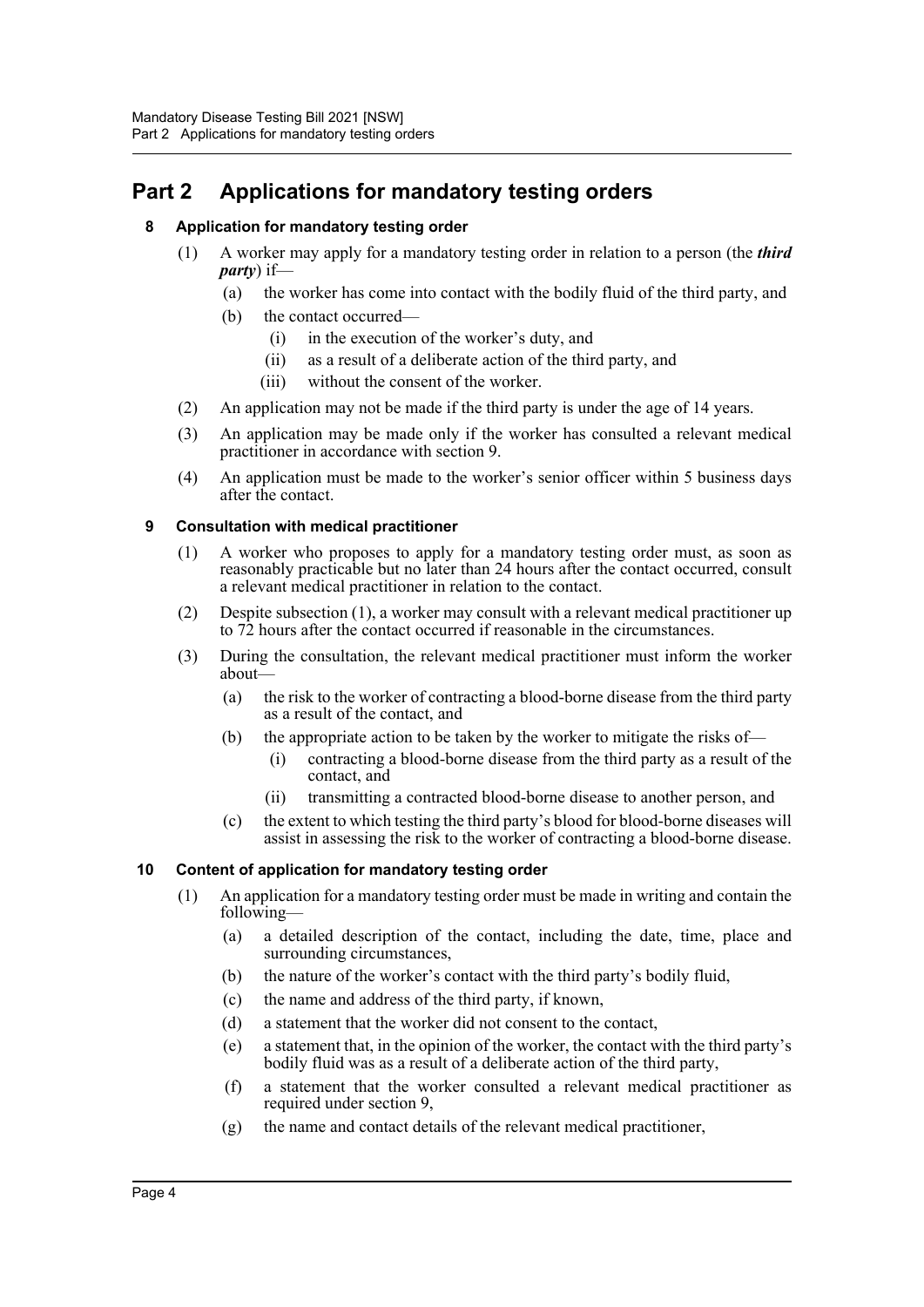- (h) a copy of written advice received from the relevant medical practitioner, if any,
- (i) the name and contact details of a medical practitioner authorised by the worker to receive, on the worker's behalf, the results of the testing of the third party's blood.
- (2) An application must contain a statement that the worker consents to the senior officer, to the extent necessary for determining the application—
	- (a) discussing the consultation under section 9 with the relevant medical practitioner concerned, and
	- (b) obtaining the worker's medical records that relate to the contact, if the application does not include a copy of written advice received from the relevant medical practitioner as referred to in subsection (1)(h).
- (3) An application may also contain information about whether or not it appears to the worker that the third party is a vulnerable third party.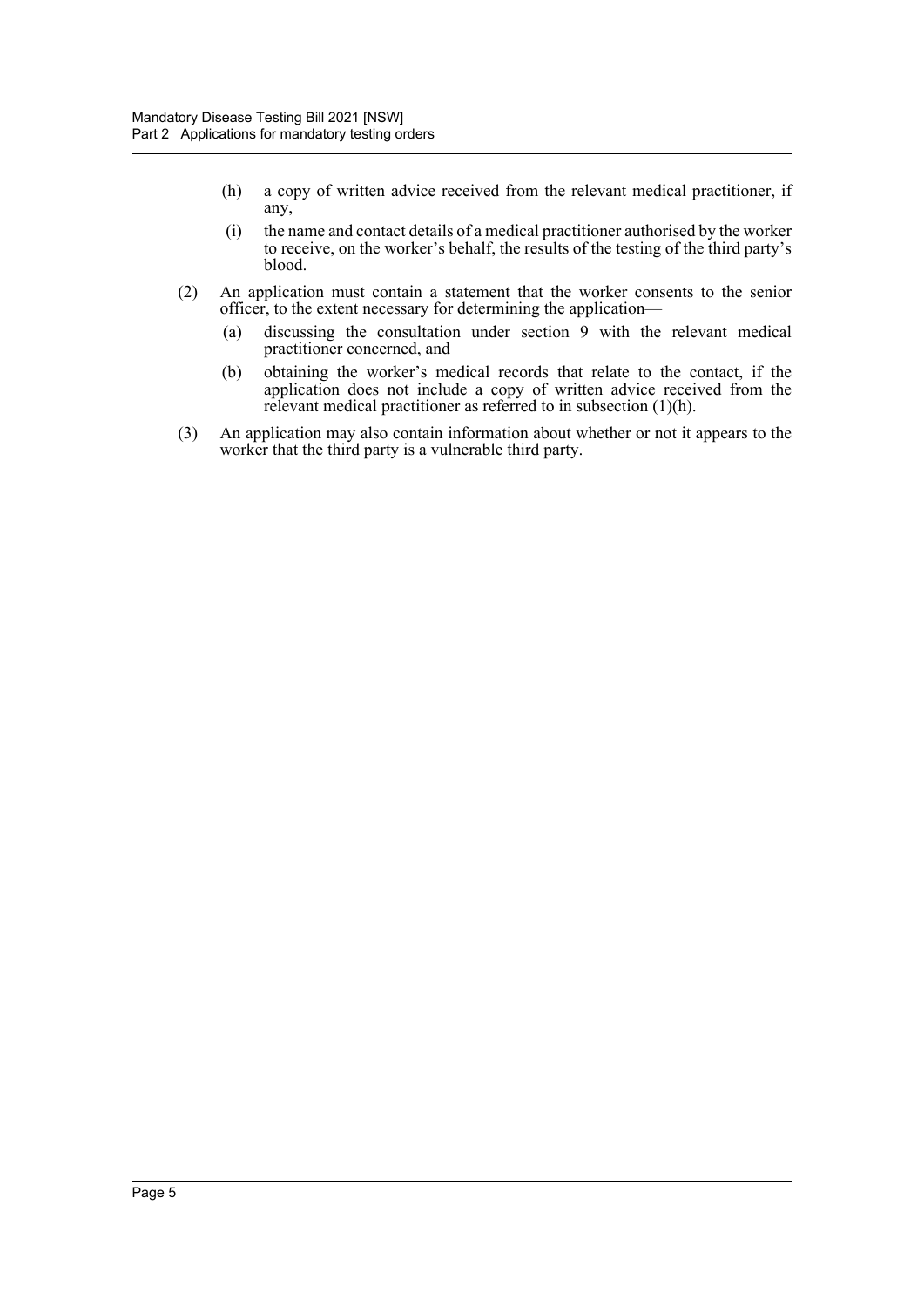# <span id="page-7-0"></span>**Part 3 Determination of applications for mandatory testing orders**

# <span id="page-7-1"></span>**11 Determination of application for mandatory testing order**

- (1) A senior officer is to determine an application for a mandatory testing order by—
	- (a) if it appears to the senior officer, on the information available, that the third party is a vulnerable third party-
		- (i) deciding to apply to the Court for a mandatory testing order, or
		- (ii) refusing the application, or
	- (b) if it does not appear to the senior officer, on the information available, that the third party is a vulnerable third party—
		- (i) making a mandatory testing order, or
		- (ii) refusing the application.
- (2) The senior officer must determine an application within 3 business days after receiving the application, unless a longer period is necessary in the circumstances.
- (3) Before determining an application under subsection  $(1)(a)$ , the senior officer must—
	- (a) provide the third party and the third party's parent or guardian, if any, with an opportunity to make submissions, and
	- (b) consider the submissions received.
- (4) Before determining an application under subsection (1)(b), the senior officer must—
	- (a) seek the third party's consent to voluntarily provide blood to be tested for blood-borne diseases, and
	- (b) provide the third party with an opportunity to make submissions and consider the submissions received.
- (5) In determining an application, the senior officer is to consider—
	- (a) the guidelines issued by the Chief Health Officer under section 33, and
	- (b) other matters the senior officer considers relevant, including a report made in relation to the incident during which the contact occurred.
- (6) The senior officer may decide to apply to the Court for a mandatory testing order for a vulnerable third party only if satisfied that testing the third party's blood for blood-borne diseases is justified in all the circumstances.
- (7) The senior officer may make a mandatory testing order for a third party only if satisfied that—
	- (a) the third party will not voluntarily provide blood to be tested for blood-borne diseases, and
	- (b) testing the third party's blood for blood-borne diseases is justified in all the circumstances.

#### <span id="page-7-2"></span>**12 Refusal of application for mandatory testing order**

- (1) A senior officer may refuse an application for a mandatory testing order if, after making reasonable inquiries, the senior officer cannot locate the third party in relation to whom the application relates.
- (2) A senior officer may refuse an application on other grounds the senior officer considers appropriate in the circumstances.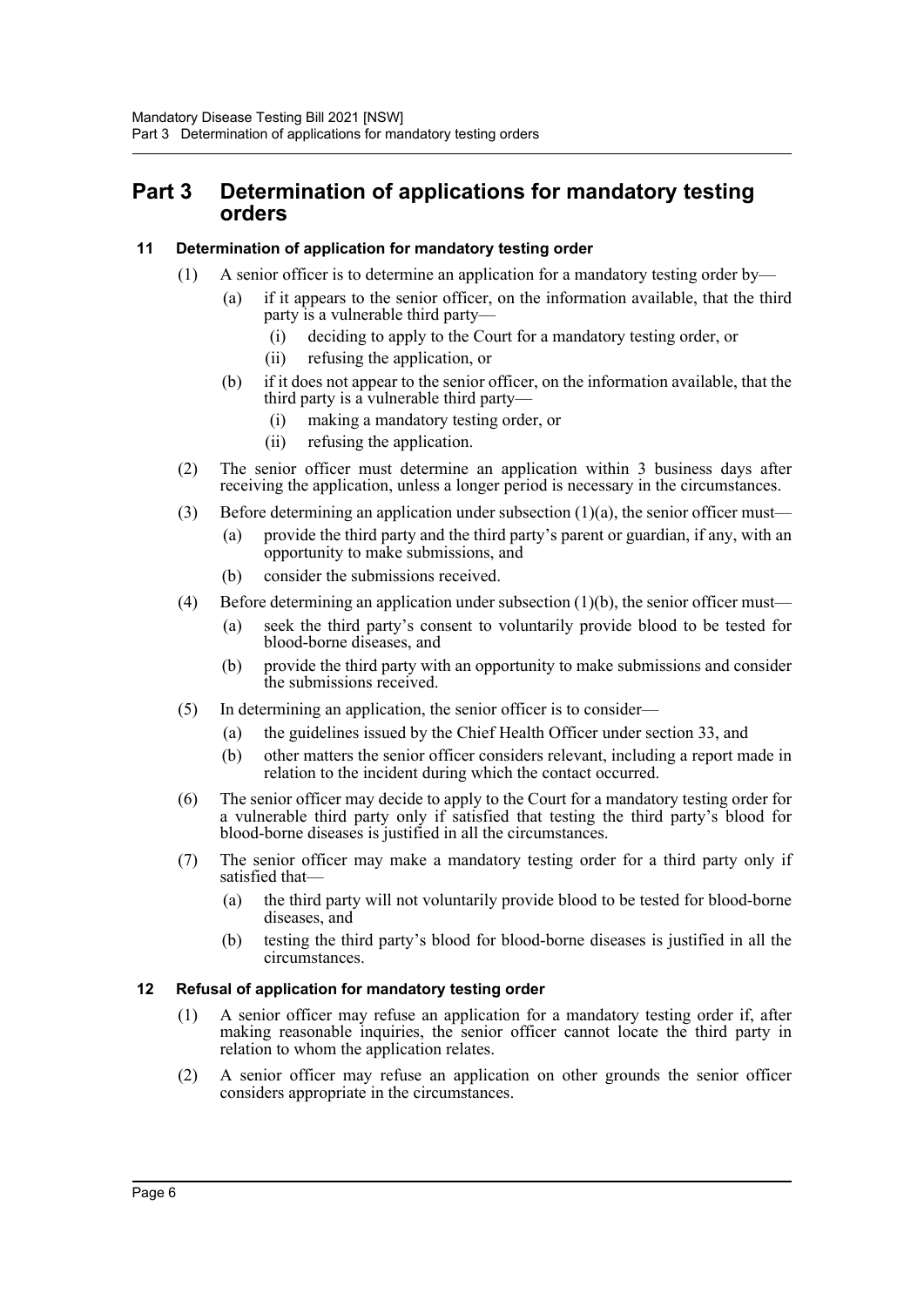### <span id="page-8-0"></span>**13 Notice of determination of application for mandatory testing order**

- (1) As soon as practicable after determining an application for a mandatory testing order, the senior officer must give written notice of the determination and the reasons for the determination to the following—
	- (a) the worker,
	- (b) the third party,
	- (c) if the application relates to a third party who appears to the senior officer to be a vulnerable third party—the third party's parent or guardian, if any,
	- (d) the Ombudsman.
- (2) The senior officer is not required to give written notice under subsection  $(1)(b)$  or  $(c)$ if the senior officer cannot locate the person.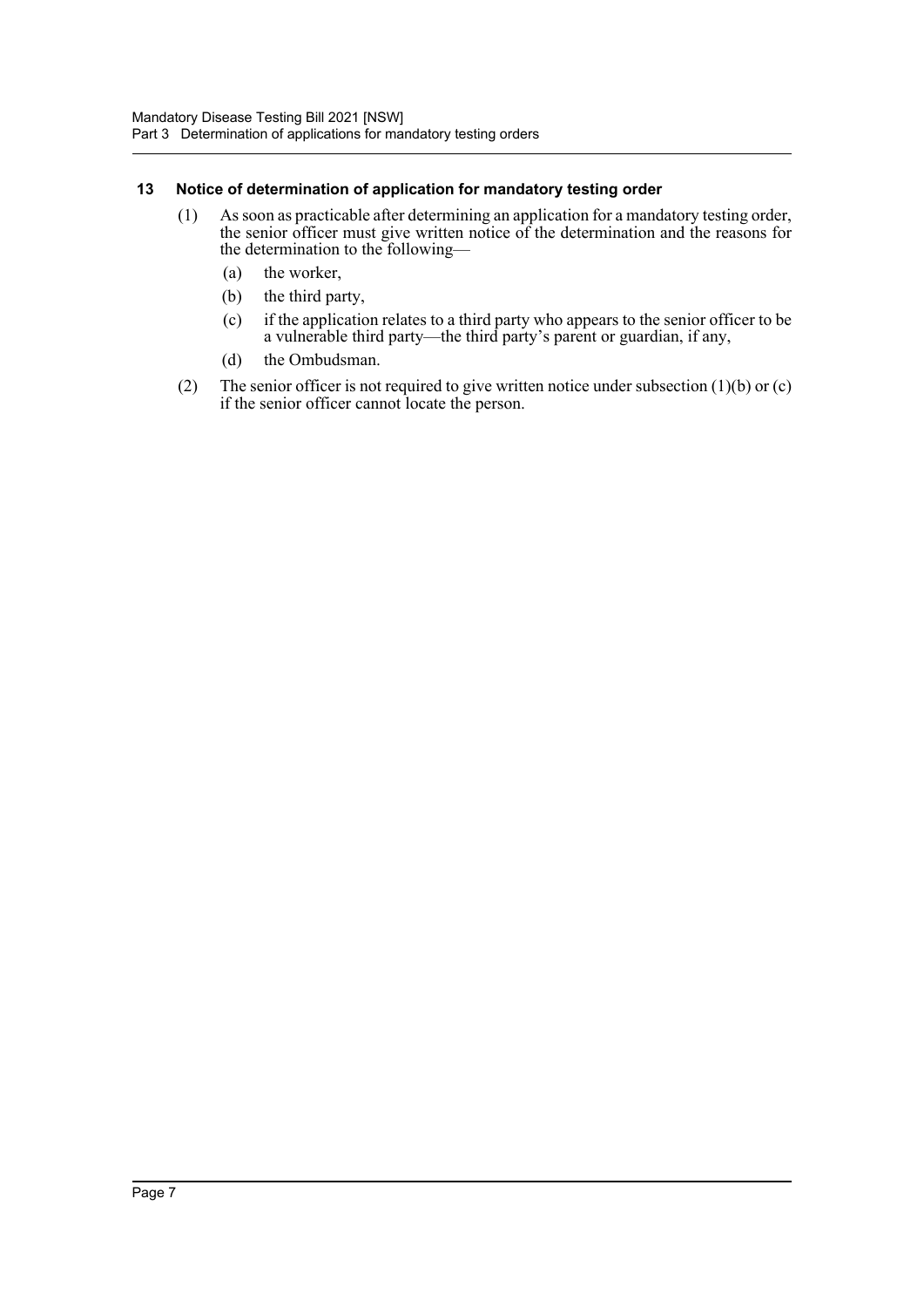# <span id="page-9-0"></span>**Part 4 Mandatory testing orders for vulnerable third parties**

# <span id="page-9-1"></span>**14 Application to Court for mandatory testing order for vulnerable third party**

- (1) An application to the Court for a mandatory testing order for a third party who appears to the senior officer to be a vulnerable third party must be made in writing.
- (2) The application must include the following—
	- (a) a copy of the application for a mandatory testing order made by the worker,
	- (b) the blood-borne diseases for which the vulnerable third party's blood is to be tested,
	- (c) other information the senior officer considers relevant.
- (3) As soon as practicable after making the application, the senior officer must notify the following—
	- (a) the worker,
	- (b) the third party and the third party's parent or guardian, if any,
	- (c) the Chief Health Officer.
- (4) The Chief Health Officer may make submissions to the Court in relation to an application for a mandatory testing order made by a senior officer.

### <span id="page-9-2"></span>**15 Court may make mandatory testing order for vulnerable third party**

- (1) The Court may, on application by a senior officer or the Chief Health Officer, make a mandatory testing order for a third party who appears to the Court to be a vulnerable third party.
- (2) The Court may make a mandatory testing order only if satisfied that, on the balance of probabilities, testing the third party's blood for blood-borne diseases is justified in all the circumstances.
- (3) In determining whether or not to make a mandatory testing order, the Court must take into account the following—
	- (a) the best interests of the third party,
	- (b) the wishes of the third party and the third party's parent or guardian, if any,
	- (c) submissions made by the Chief Health Officer,
	- (d) other matters the Court considers relevant.

#### <span id="page-9-3"></span>**16 Jurisdiction of Local Court and Children's Court**

#### (1) **Local Court**

Part 4 of the *Local Court Act 2007* applies to proceedings in relation to an application to the Local Court for a mandatory testing order under this Part.

- (2) Section 70 of the *Local Court Act 2007* does not apply in relation to a mandatory testing order made by the Local Court.
- (3) **Children's Court**

To avoid doubt, an application for a mandatory testing order for a third party who is under 18 years of age is to be made to, and dealt with by, the Children's Court.

(4) Section 10 and Part 2, Division 3A of the *Children (Criminal Proceedings) Act 1987* apply to proceedings in relation to an application for a mandatory testing order in the Children's Court in the same way as they apply to criminal proceedings in the Children's Court.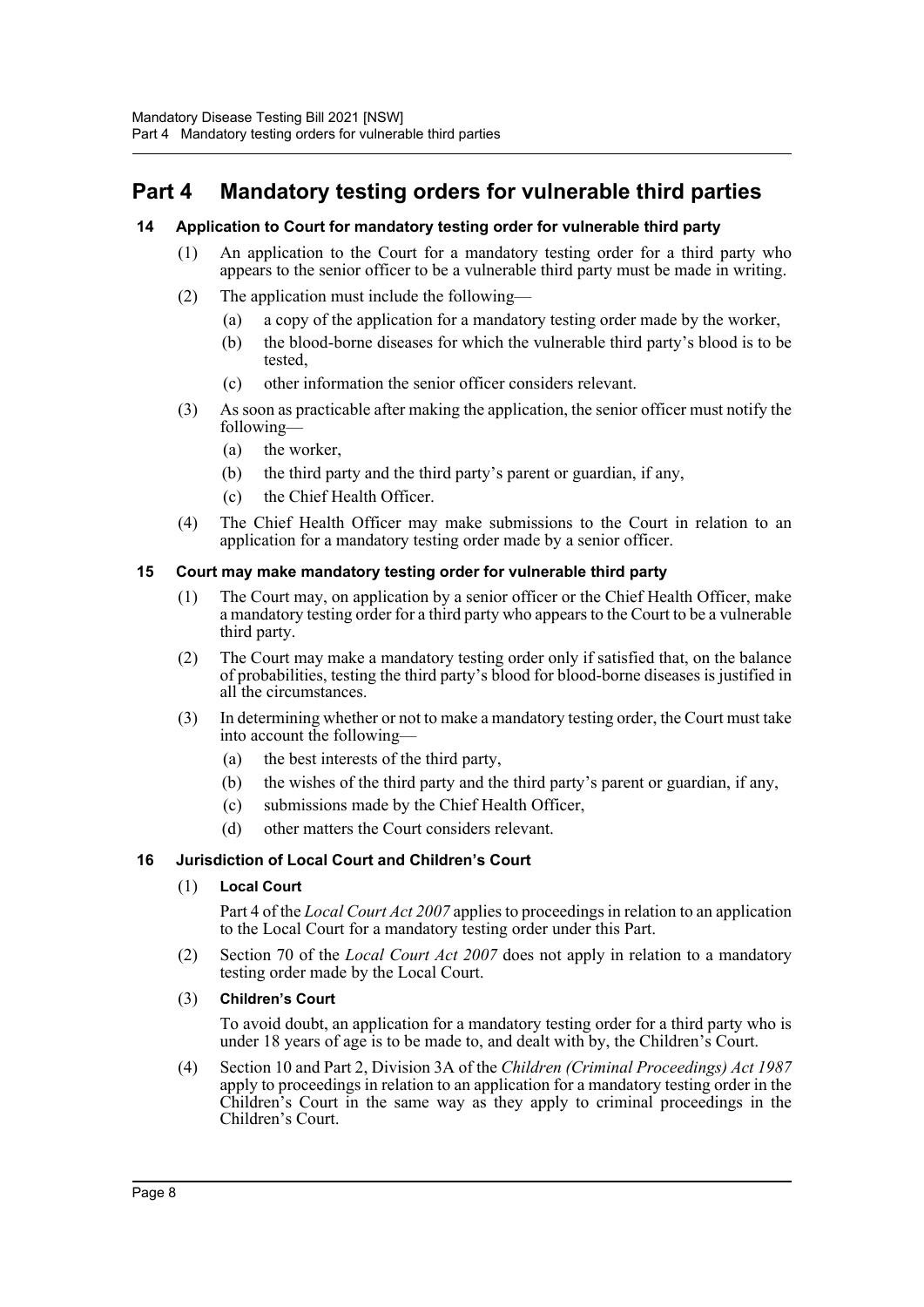(5) The regulations may make provision about proceedings in the Children's Court relating to applications for and the making of mandatory testing orders.

#### <span id="page-10-0"></span>**17 Court to continue to deal with application for mandatory testing order even if third party not vulnerable**

If, during proceedings relating to an application to the Court for a mandatory testing order, it appears to the Court that the third party is not a vulnerable third party, the Court may continue to deal with the application as if the third party was a vulnerable third party.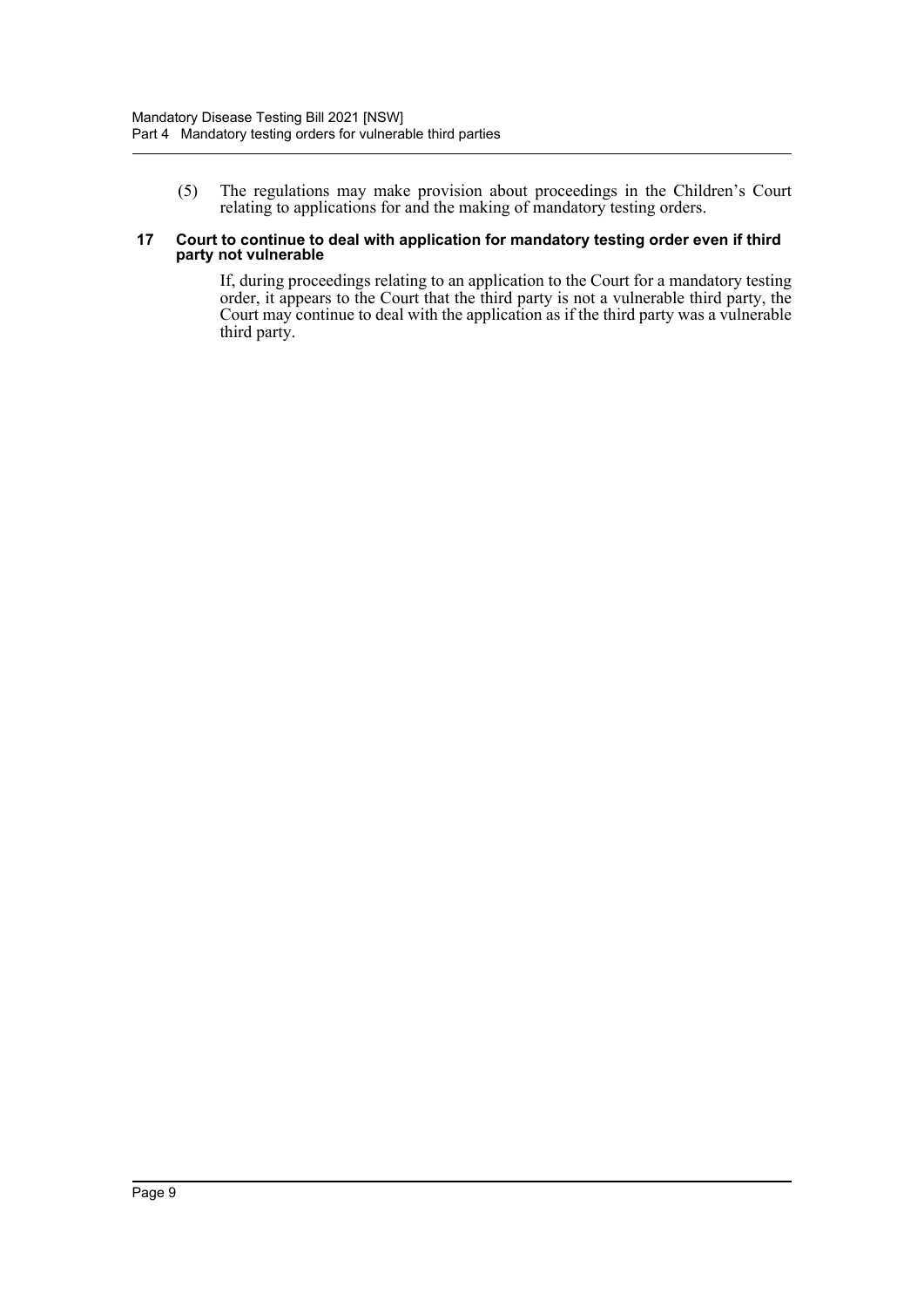# <span id="page-11-0"></span>**Part 5 Content and service of mandatory testing orders**

# <span id="page-11-1"></span>**18 Content of mandatory testing order**

- (1) A mandatory testing order must be in writing and contain the following information—
	- (a) the name of the third party,
	- (b) the place the third party is required to attend to provide blood,
	- (c) that the blood is to be tested for all blood-borne diseases unless otherwise specified,
	- (d) the name and contact details of a medical practitioner—
		- (i) authorised by the worker to receive the blood test results on the worker's behalf, and
		- (ii) authorised by the third party to receive the blood test results on the third party's behalf, if any,
	- (e) that failure to comply with a mandatory testing order is an offence with a maximum penalty of 100 penalty units or imprisonment for 12 months, or both,
	- (f) for a detained third party—that reasonable force may be used to ensure that a detained third party complies with the mandatory testing order,
	- (g) other information prescribed by the regulations.
- (2) The regulations may prescribe a form for a mandatory testing order made by a senior officer or the Chief Health Officer.

#### <span id="page-11-2"></span>**19 Service of mandatory testing order**

- (1) As soon as reasonably practicable but no later than 5 business days after a mandatory testing order is made by a senior officer, the senior officer must cause a copy of the order to be personally served on the third party in relation to whom it is made.
- (2) A registrar of the Court is to personally serve a copy of a mandatory testing order made by the Court on the third party in relation to whom the order is made if the third party is present in the Court when the order is made.
- (3) If the third party is not present in the Court when the order is made or was present but a registrar of the Court was unable to serve a copy of the order personally on the third party—
	- (a) a registrar of the Court is to arrange for a copy of the order to be given to the senior officer, and
	- (b) the senior officer must, as soon as reasonably practicable but no later than 5 business days after a mandatory testing order is made, cause a copy of the order to be personally served on the third party, and
	- (c) the registrar of the Court is to arrange for a copy of the order to be sent by post to the third party or to another person if the registrar thinks fit.
- (4) A mandatory testing order must not be personally served on a third party by the worker concerned or a person who was present at the incident during which the relevant contact occurred.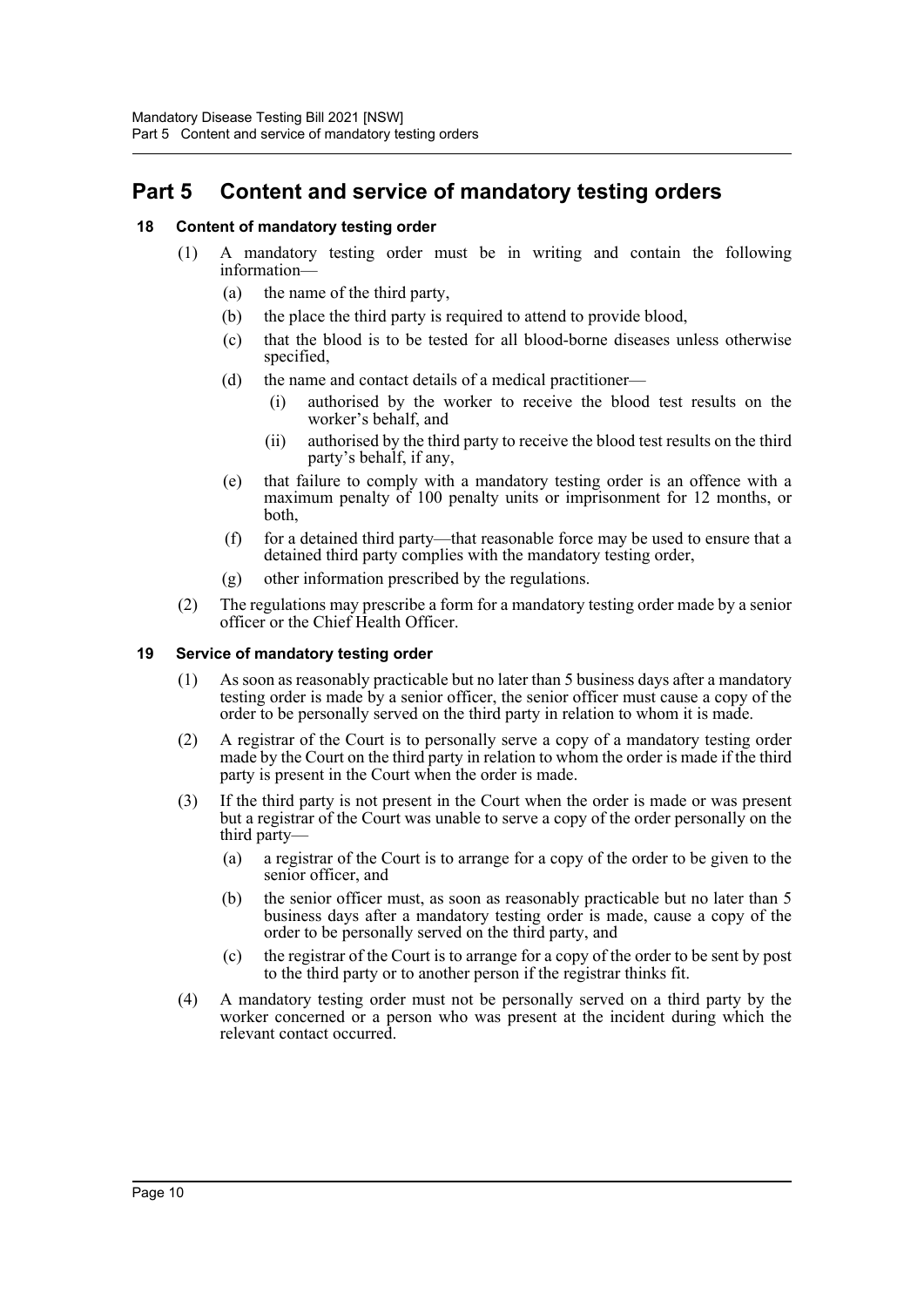# <span id="page-12-0"></span>**Part 6 Carrying out of mandatory testing**

# <span id="page-12-1"></span>**20 Carrying out of blood test**

- (1) A mandatory testing order authorises a person of a class approved by the Health Secretary for the purposes of this Act to take blood from the third party in relation to whom the order is made even if the third party does not consent to provide blood.
- (2) A person taking blood from a third party under a mandatory testing order must—
	- (a) be presented with a copy of the mandatory testing order relating to the third party before taking the third party's blood, and
	- (b) take blood in a manner consistent with relevant medical and other professional standards, and
	- (c) not use force against the third party to take the blood, other than force ordinarily required to take blood from a person.
- (3) Blood taken from a third party under a mandatory testing order is to be tested for the blood-borne diseases specified in the order in a pathology laboratory accredited by the National Association of Testing Authorities for that purpose.
- (4) The period during which blood is being taken from a third party under a mandatory testing order is not to be included in the investigation period under section 115 of the *Law Enforcement (Powers and Responsibilities) Act 2002* for the third party.

# <span id="page-12-2"></span>**21 Functions of police officers and correctional officers for detained third parties**

- (1) A law enforcement officer may—
	- (a) transport a detained third party to and from a place at which the detained third party's blood will be taken under a mandatory testing order, and
	- (b) assist a person to take blood from a detained third party under a mandatory testing order.
- (2) A law enforcement officer may use reasonable force in relation to a detained third party—
	- (a) to exercise the functions referred to in subsection (1), and
	- (b) to prevent loss, destruction or contamination of a blood sample taken from the detained third party.
- (3) In this section—

# *law enforcement officer* means—

- (a) for a detained third party who is in police custody—a police officer, and
- (b) for a detained third party who is an inmate—a correctional officer.

#### <span id="page-12-3"></span>**22 Results of blood test**

- (1) The pathology laboratory at which the testing of a third party's blood under a mandatory testing order was carried out must, as soon as reasonably practicable, provide the blood test results to the following—
	- (a) the medical practitioner authorised by the worker to receive the blood test results on the worker's behalf,
	- (b) the medical practitioner authorised by the third party to receive the blood test results on the third party's behalf, if any,
	- (c) the Chief Health Officer, if the third party does not authorise a medical practitioner.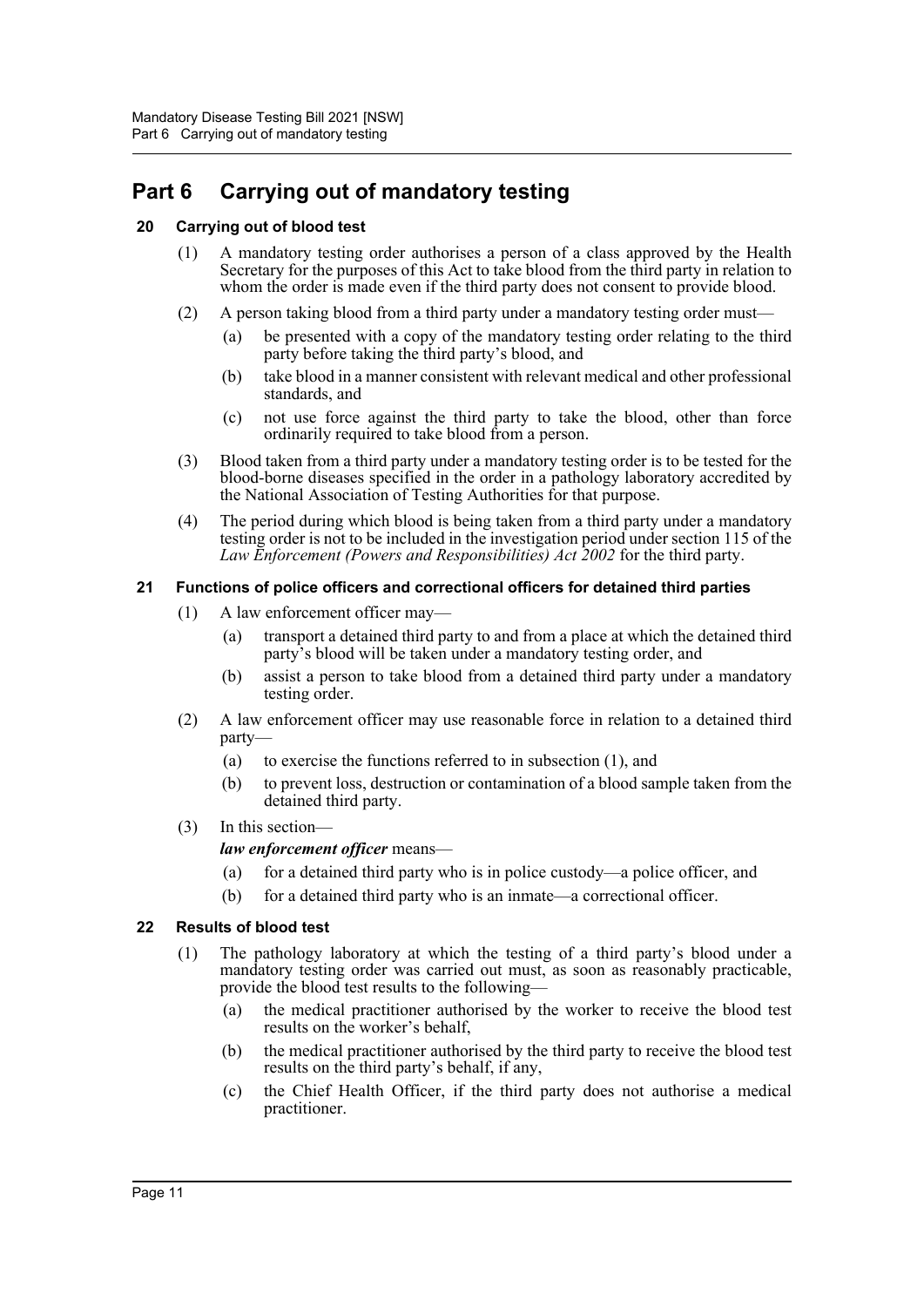(2) The pathology laboratory at which the testing of a third party's blood under a mandatory testing order was carried out may destroy the sample as soon as the sample is no longer required for the purposes of this Act.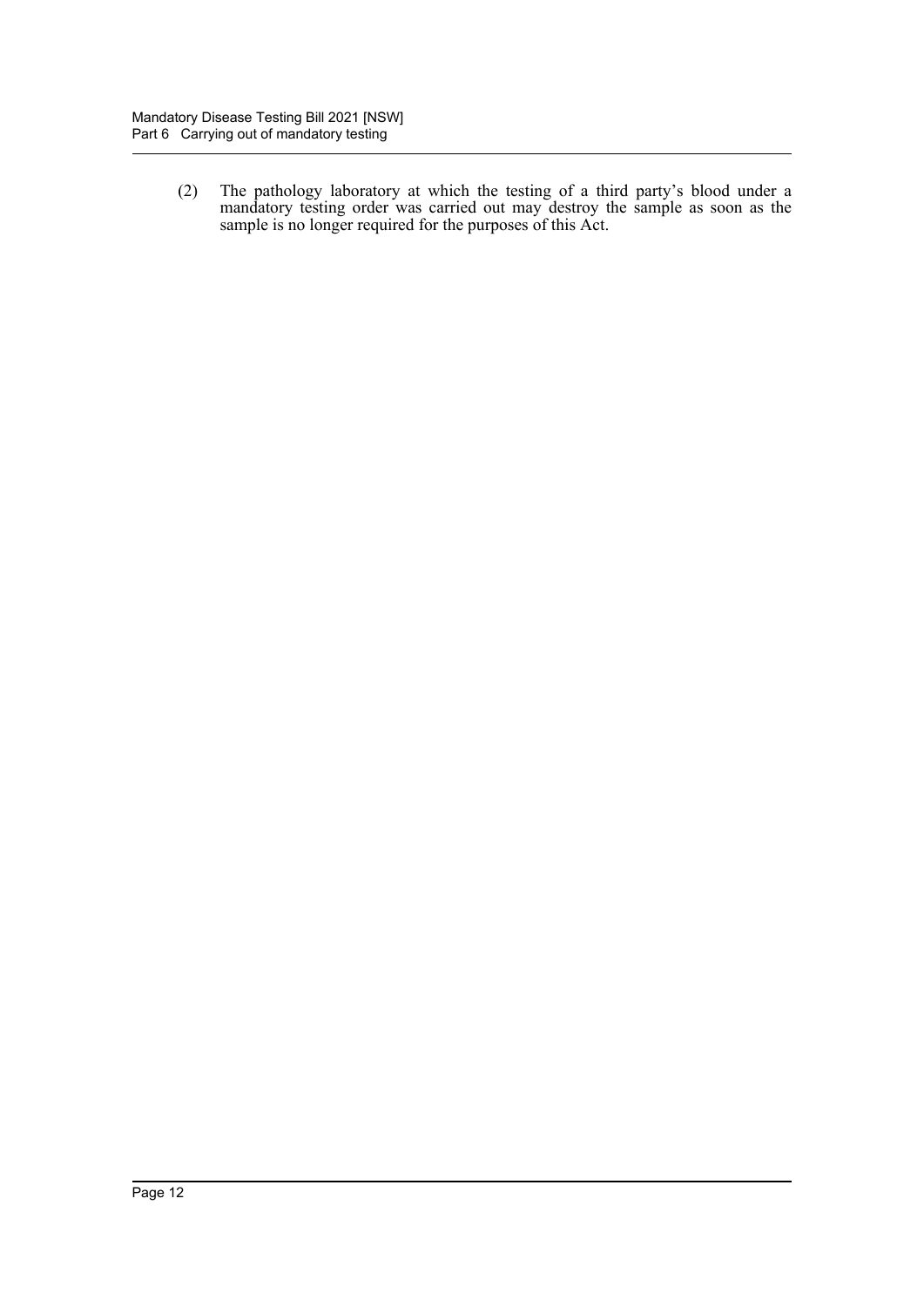# <span id="page-14-0"></span>**Part 7 Review by Chief Health Officer**

# <span id="page-14-1"></span>**23 Application for review by Chief Health Officer**

- (1) A worker may apply to the Chief Health Officer for review of a senior officer's decision to refuse an application for a mandatory testing order.
- (2) The worker must make the application within 1 business day of being notified of the senior officer's decision.
- (3) A third party in relation to whom a senior officer makes a mandatory testing order may apply to the Chief Health Officer for review of the senior officer's decision.
- (4) The third party must make the application within 1 business day of being notified of the senior's officer decision.
- (5) An application for review must be made in writing and in the form prescribed by the regulations, if any.
- (6) An application for review made by a worker must include a copy of the original application for the mandatory testing order.
- (7) An application may not be made for review of a senior officer's decision to make an application to the Court for a mandatory testing order for a vulnerable third party.

### <span id="page-14-2"></span>**24 Effect of application for review by third party**

- (1) If an application for review is made by a third party after a senior officer has made a mandatory testing order, the mandatory testing order continues to have effect and the third party must comply with the order.
- (2) However, section 22 does not apply until the Chief Health Officer determines the application for review.
- (3) If the Chief Health Officer sets aside a decision by a senior officer to make a mandatory testing order, the third party's blood test results are not to be provided to the medical practitioner authorised by the worker as otherwise required under section  $22(1)(a)$ .

#### <span id="page-14-3"></span>**25 Determination of application for review by Chief Health Officer**

- (1) The Chief Health Officer must determine an application for review within 3 business days after receiving the application by—
	- (a) affirming the decision, or
	- (b) setting aside the decision.
- (2) If the Chief Health Officer sets aside a decision by a senior officer to refuse an application for a mandatory testing order, the Chief Health Officer may—
	- (a) for a third party who appears to the Chief Health Officer to be a vulnerable third party—decide to apply to the Court for a mandatory testing order for the vulnerable third party, or
	- (b) for a third party who does not appear to the Chief Health Officer to be a vulnerable third party—make a mandatory testing order.
- (3) In determining a review of a senior officer's decision, the Chief Health Officer may require the senior officer to provide relevant material, including the material the senior officer relied on to make the decision.
- (4) Before taking action under subsection  $(2)(a)$  or (b), the Chief Health Officer must—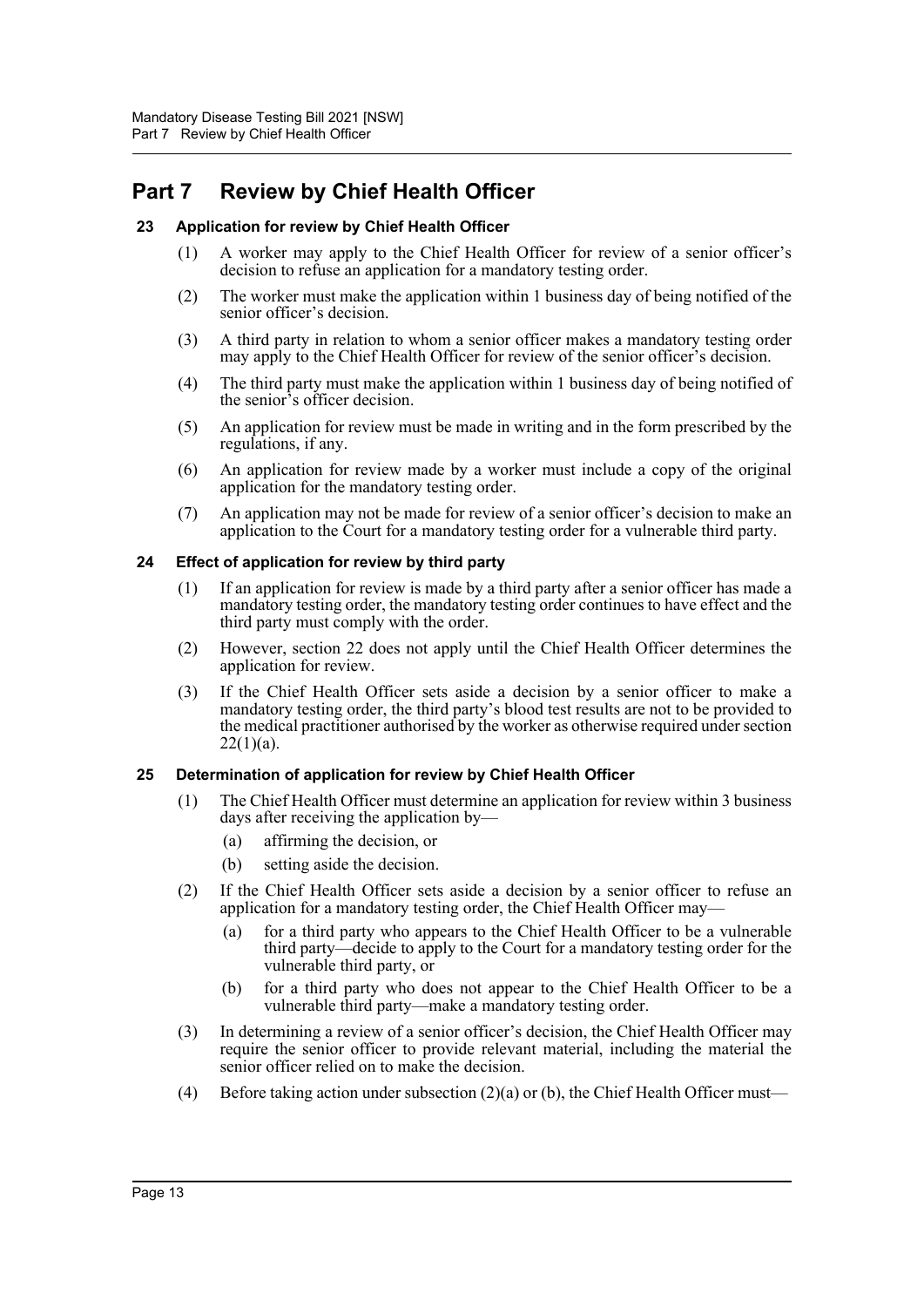- (a) provide the third party, and, in the case of a third party who appears to the Chief Health Officer to be a vulnerable third party, the third party's parent or guardian, if any, an opportunity to make submissions, and
- (b) consider the submissions received.
- (5) An application to the Court for a mandatory testing order by the Chief Health Officer must be made in writing.
- (6) An application must include the following—
	- (a) a copy of the application for a mandatory testing order made by the worker,
	- (b) the blood-borne diseases for which the blood is to be tested,
	- (c) other information the Chief Health Officer considers relevant.
- (7) An application is to be dealt with by the Court under Part 4.

### <span id="page-15-0"></span>**26 Notice of determination of review by Chief Health Officer**

As soon as practicable after determining a review, the Chief Health Officer must give written notice of the determination and the reasons for the determination to the following—

- (a) the worker,
- (b) the third party,
- (c) if the third party is a vulnerable third party—the vulnerable third party's parent or guardian, if any,
- (d) the senior officer,
- (e) the Ombudsman.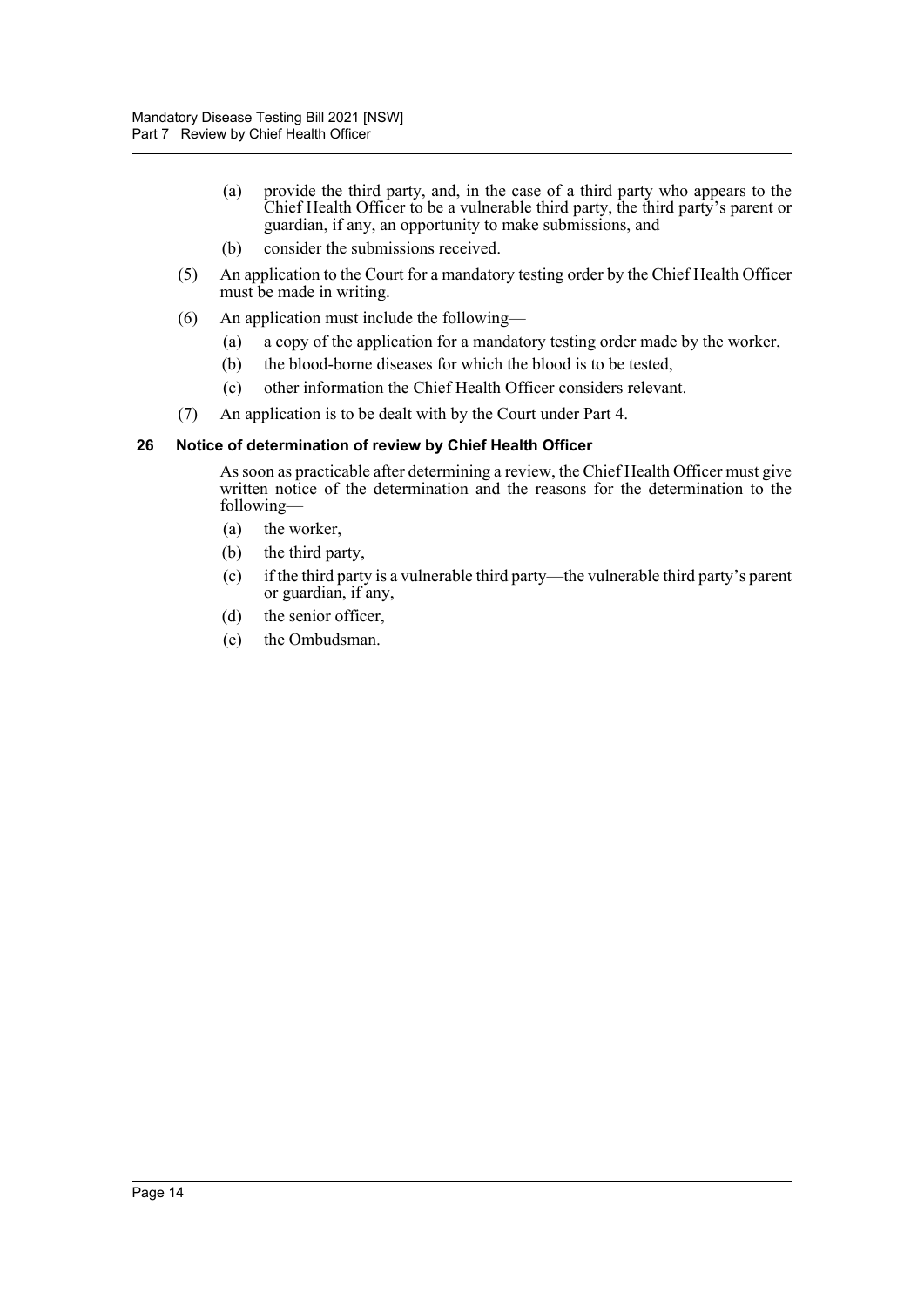# <span id="page-16-0"></span>**Part 8 Offences and proceedings**

# <span id="page-16-1"></span>**27 Failure to comply with mandatory testing order**

(1) A third party in relation to whom a mandatory testing order is made must comply with the order.

Maximum penalty—100 penalty units or imprisonment for 12 months, or both.

- (2) It is a defence to a prosecution for an offence under this section if the third party proves that the third party had a reasonable excuse.
- (3) If, at the time of being sentenced to imprisonment for an offence under this section, a third party is serving another sentence of imprisonment, the sentence for imprisonment for the offence under this section is to be served consecutively instead of concurrently with the other sentence of imprisonment, unless the court imposing the sentence otherwise directs.

#### <span id="page-16-2"></span>**28 False or misleading information**

A worker or third party who gives information to a senior officer or other person exercising functions under this Act, knowing that the information is false or misleading in a material particular, is guilty of an offence.

Maximum penalty—100 penalty units or imprisonment for 12 months, or both.

### <span id="page-16-3"></span>**29 Disclosure of information**

- (1) A person must not disclose information obtained in connection with the administration or execution of this Act unless that disclosure is made—
	- (a) for health information—with the consent of the third party to whom the information relates, or
	- (b) for information that is not health information—with the consent of the person from whom the information was obtained, or
	- (c) in connection with the administration or execution of this Act or the *Public Health Act 2010*, or
	- (d) for the purposes of legal proceedings arising out of this Act or of a report of the proceedings, or
	- (e) in other circumstances prescribed by the regulations, or
	- (f) with other lawful excuse.

Maximum penalty—100 penalty units or imprisonment for 12 months, or both.

- (2) Subsection  $(1)(e)$  and (f) do not authorise the disclosure of information that a third party—
	- (a) has been, is to be or is required to be tested for a relevant Category 5 condition, or
	- (b) has, or has had, a relevant Category 5 condition.
- (3) In this section—

*health information* means information that a third party—

- (a) has been, is to be or is required to be tested for a blood-borne disease, or
- (b) has, or has had, a blood-borne disease.

*relevant Category 5 condition* means a Category 5 condition, within the meaning of Part 4 of the *Public Health Act 2010,* that is also a blood-borne disease. **Note.** On the commencement of this Act, HIV infection is the only Category 5 condition.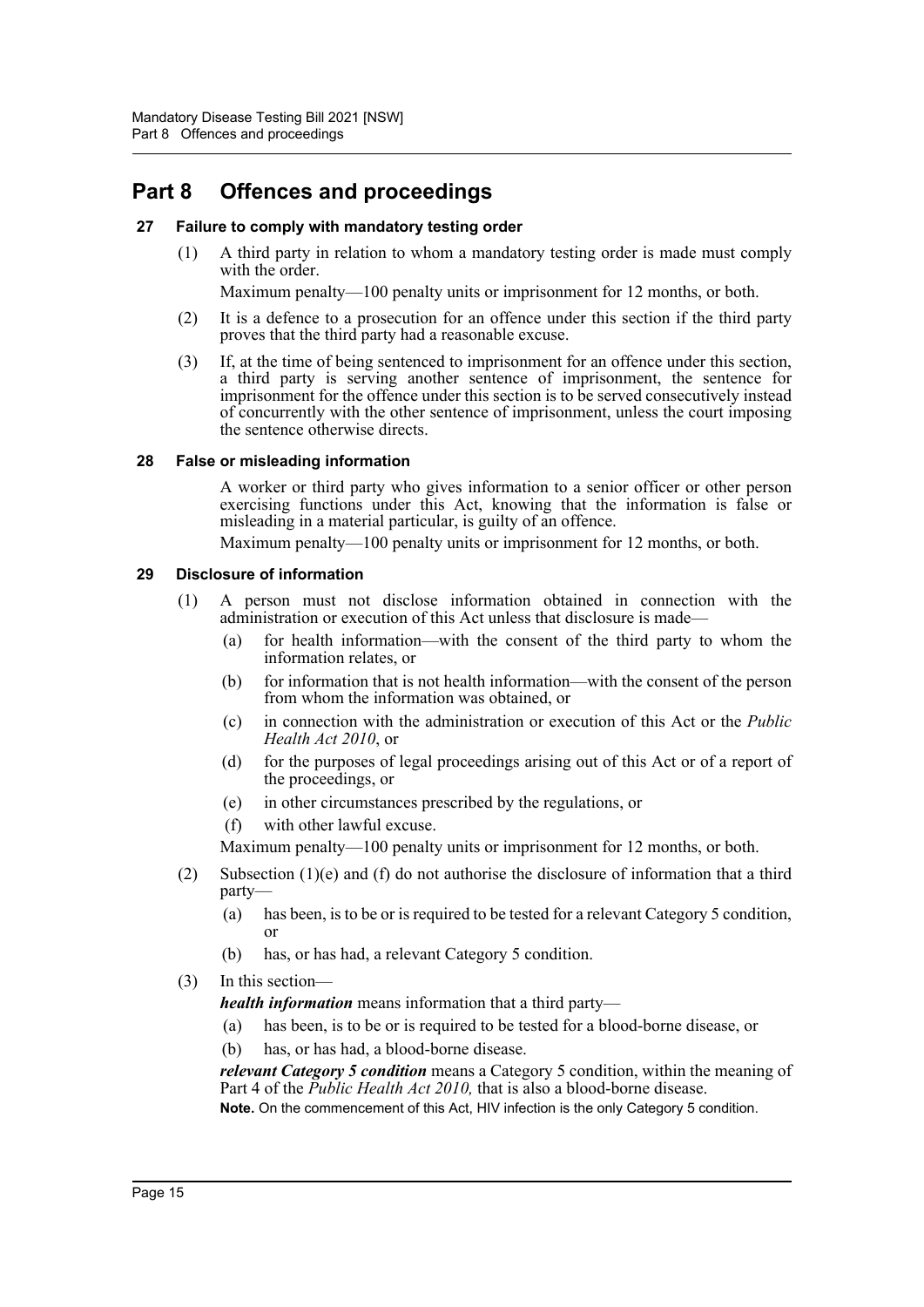#### <span id="page-17-0"></span>**30 Proceedings for offences**

Proceedings for an offence under this Act are to be dealt with summarily before the Local Court.

# <span id="page-17-1"></span>**31 Evidence not admissible in proceedings against third party**

- (1) Evidence of the following is not admissible in proceedings against a third party—
	- (a) information given or documents produced for the purposes of an application for a mandatory testing order or the determination of the application,
	- (b) a third party's blood test results under a mandatory testing order,
	- (c) a blood sample obtained from a third party under a mandatory testing order,
	- (d) information derived from a blood sample obtained from a third party under a mandatory testing order.
- (2) This section does not apply to criminal proceedings against a third party for an offence under section 27 or 28.
- (3) Evidence referred to in subsection (1) may not be used as a ground on which a search warrant may be issued under an Act or law.
- (4) In this section *third party* includes a third party in relation to whom an application for a mandatory testing order was made and refused.

### <span id="page-17-2"></span>**32 Personal liability and professional standards**

- (1) A person is not personally subject to civil liability for anything done—
	- (a) in good faith, and
	- (b) for the purpose of exercising functions under this Act.
- (2) The civil liability instead attaches to the Crown.
- (3) A person, including a police officer or correctional officer, is not personally subject to criminal liability for anything properly and necessarily done—
	- (a) in good faith, and
	- (b) for the purpose of taking blood, or helping another person to take blood, from a third party under a mandatory testing order.
- (4) Subsection (3) applies only if the person believed on reasonable grounds that the taking of blood from the third party was authorised by a mandatory testing order.
- (5) A person is not taken to have breached professional etiquette or ethics or departed from accepted standards of professional conduct for anything done—
	- (a) in good faith, and
	- (b) for the purpose of exercising functions under this Act.
- (6) In this section *civil liability* includes action, claim or demand. *done* includes omitted to be done. **Note.** This section does not provide protection for anything done maliciously or recklessly.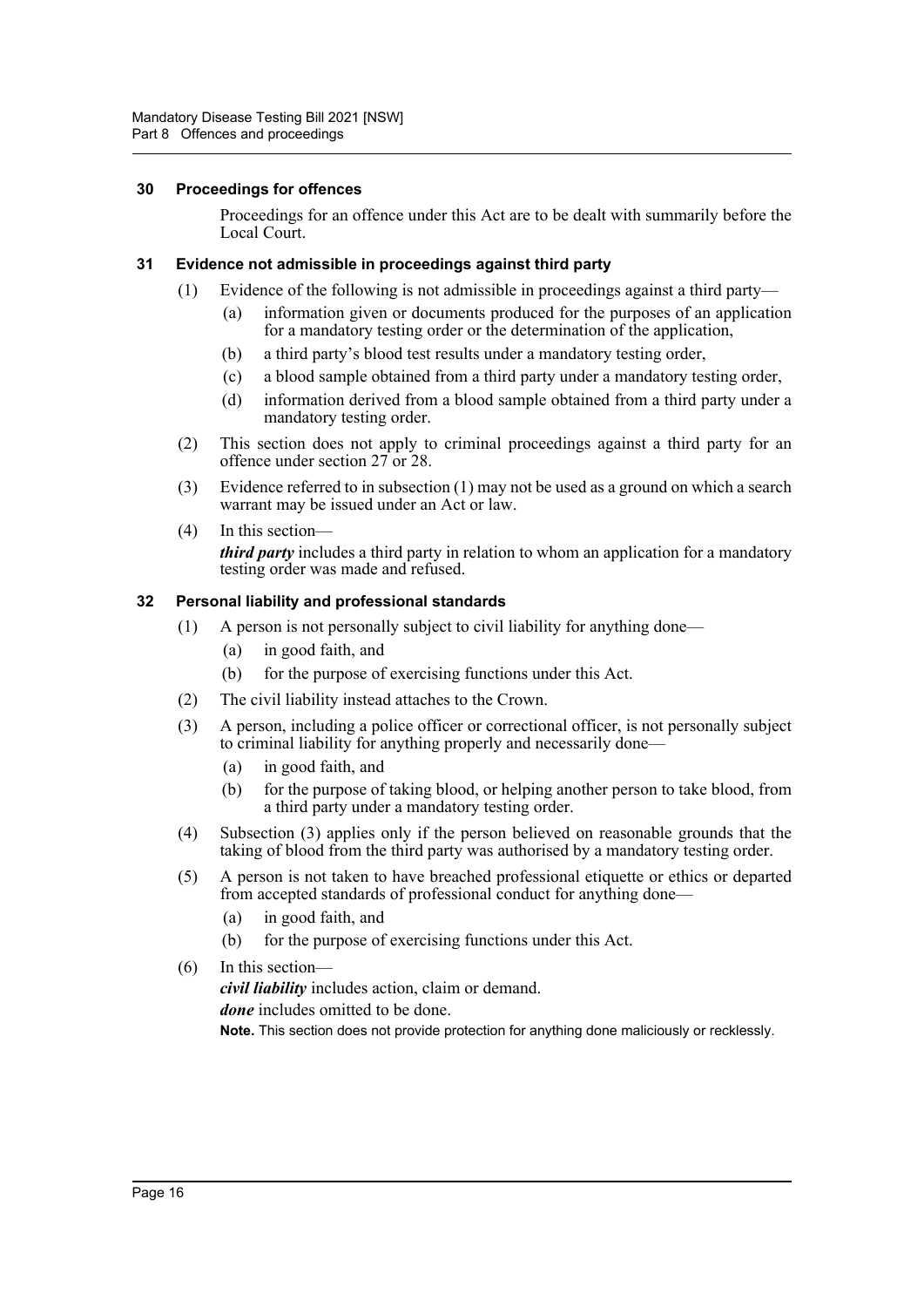# <span id="page-18-0"></span>**Part 9 Administration**

# <span id="page-18-1"></span>**33 Guidelines**

- (1) The Chief Health Officer is to issue guidelines to assist the following—
	- (a) senior officers exercising functions under this Act,
	- (b) relevant medical practitioners who may consult with workers for the purposes of section 9,
	- (c) persons taking blood from third parties under a mandatory testing order.
- (2) Without limiting subsection (1), the guidelines may contain the following—
	- (a) information about how blood-borne diseases are transmitted and the minimisation of risks of infection and onward transmission,
	- (b) information about the prevention, diagnosis and treatment of blood-borne diseases,
	- (c) advice and information to be given to a third party providing blood under a mandatory testing order.
- (3) Before issuing guidelines, the Chief Health Officer is to consult with the following—
	- (a) the Secretary,
	- (b) the Commissioner of Police,
	- (c) the Commissioner of Corrective Services,
	- (d) the Commissioner of Fire and Rescue NSW,
	- (e) the Commissioner of the State Emergency Service,
	- (f) the Commissioner of the NSW Rural Fire Service.
- (4) The guidelines are to be made publicly available.
- (5) Despite section 2, this Act does not have effect until guidelines are issued by the Chief Health Officer and made publicly available.

# <span id="page-18-2"></span>**34 Costs**

- (1) Costs incurred under this Act in relation to an application for a mandatory testing order or the carrying out of a mandatory testing order are payable by the funding provider for the worker concerned, including the following—
	- (a) the cost to the worker of the consultation with a relevant medical practitioner under section 9,
	- (b) the reasonable travel costs and expenses incurred by the worker in attending the consultation,
	- (c) the cost to the third party of complying with the order,
	- (d) the reasonable travel costs and expenses incurred by the third party in complying with the order,
	- (e) the cost of testing a third party's blood for blood-borne diseases in a pathology laboratory accredited by the National Association of Testing Authorities,
	- (f) other costs prescribed by the regulations.
- (2) The regulations may make provision for and with respect to the payment of costs incurred under this Act in relation to applications for mandatory testing orders and the carrying out of mandatory testing orders.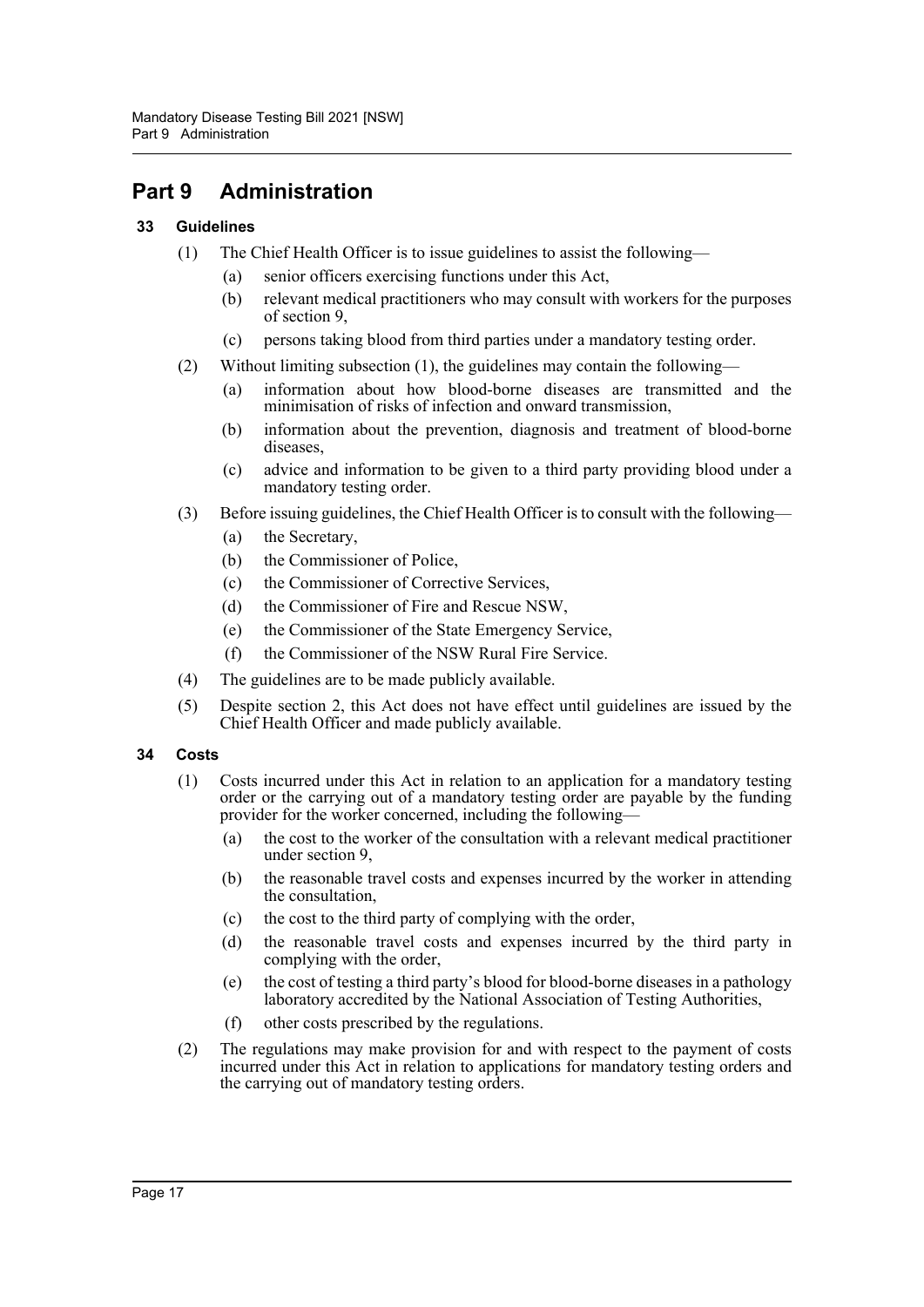### <span id="page-19-0"></span>**35 Delegation**

- (1) A senior officer may, in accordance with the regulations, delegate a function of the senior officer under this Act, other than this power of delegation, to a person of a class prescribed by the regulations.
- (2) The Chief Health Officer may delegate a function of the Chief Health Officer under this Act, other than this power of delegation, to a person of a class prescribed by the regulations.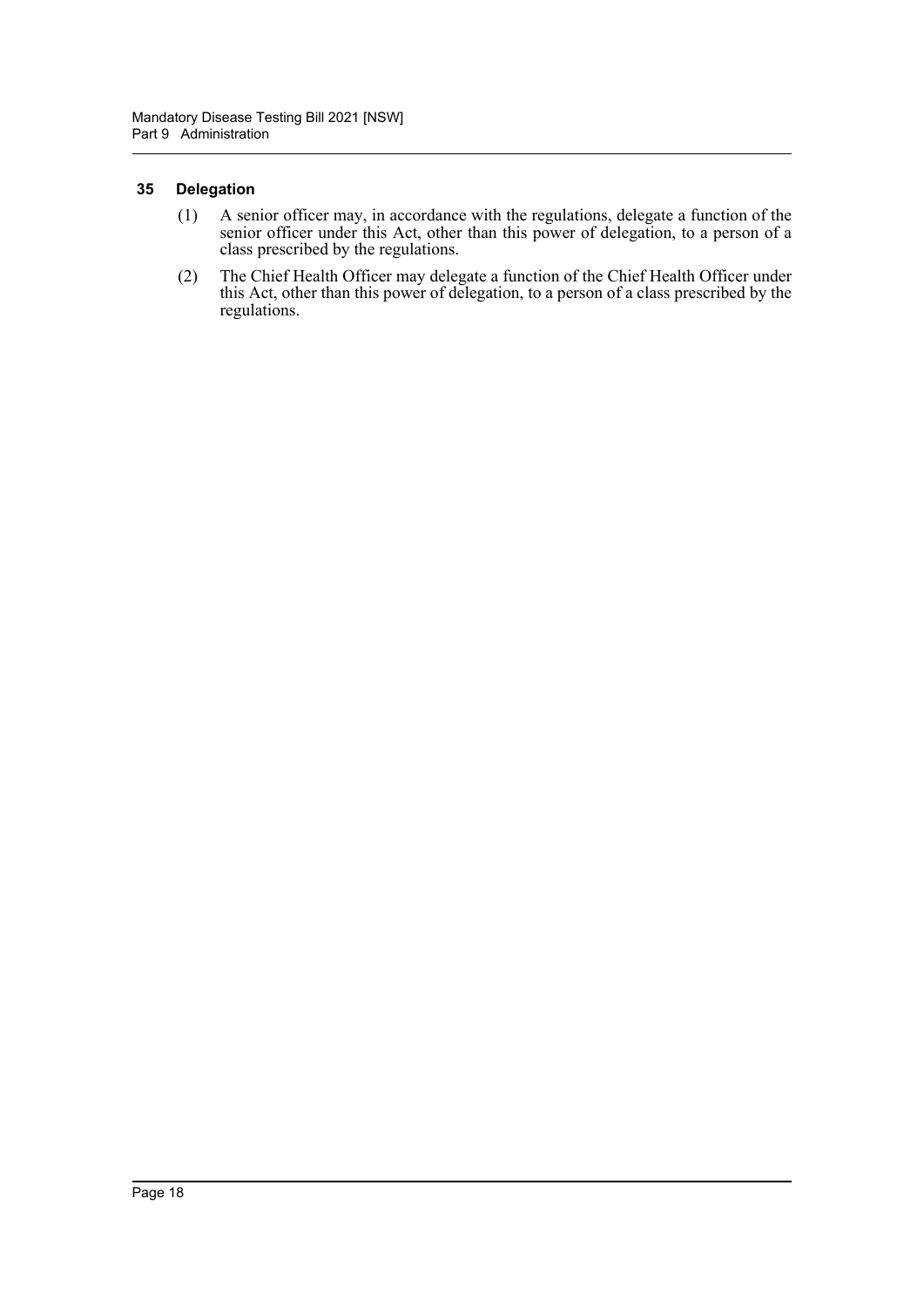# <span id="page-20-0"></span>**Part 10 Miscellaneous**

# <span id="page-20-1"></span>**36 Oversight of Act by Ombudsman**

- (1) The Ombudsman is to monitor the operation and administration of this Act, including the exercise of functions conferred on persons or bodies under this Act.
- (2) The Ombudsman is to prepare a report about the monitoring—
	- (a) as soon as practicable after 12 months after the commencement of this section, and
	- (b) every 3 years after the first report.
- (3) The Ombudsman may require the following persons to provide information to the Ombudsman for the purposes of preparing the report—
	- (a) for information relating to an application for a mandatory testing order made by a worker who is a police officer or special constable—the Commissioner of Police,
	- (b) for information relating to an application for a mandatory testing order made by any other worker—the senior officer for the worker.
- (4) Also, the Ombudsman may require a senior officer to provide demographic information about third parties subject to orders and applications for orders.
- (5) A report is to be tabled in each House of Parliament as soon as practicable after the report is prepared.

#### <span id="page-20-2"></span>**37 Review of Act**

- (1) The Minister is to review this Act to determine whether the policy objectives of the Act remain valid and whether the terms of the Act remain appropriate for securing the objectives.
- (2) The review is to be undertaken as soon as possible after the first report by the Ombudsman, as required under section  $36(2)(a)$ , is tabled in each House of Parliament.
- (3) A report on the outcome of the review is to be tabled in each House of Parliament as soon as practicable after the review is undertaken.

#### <span id="page-20-3"></span>**38 Regulations**

- (1) The Governor may make regulations, not inconsistent with this Act, for or with respect to any matter that by this Act is required or permitted to be prescribed or that is necessary or convenient to be prescribed for carrying out or giving effect to this Act.
- (2) Without limiting subsection (1), the regulations may—
	- (a) exclude a class of person from the definition of *worker* in the Dictionary, and
	- (b) make provision for or with respect to the practice and procedure for applications for, and the conduct of, reviews by the Chief Health Officer under Part 7.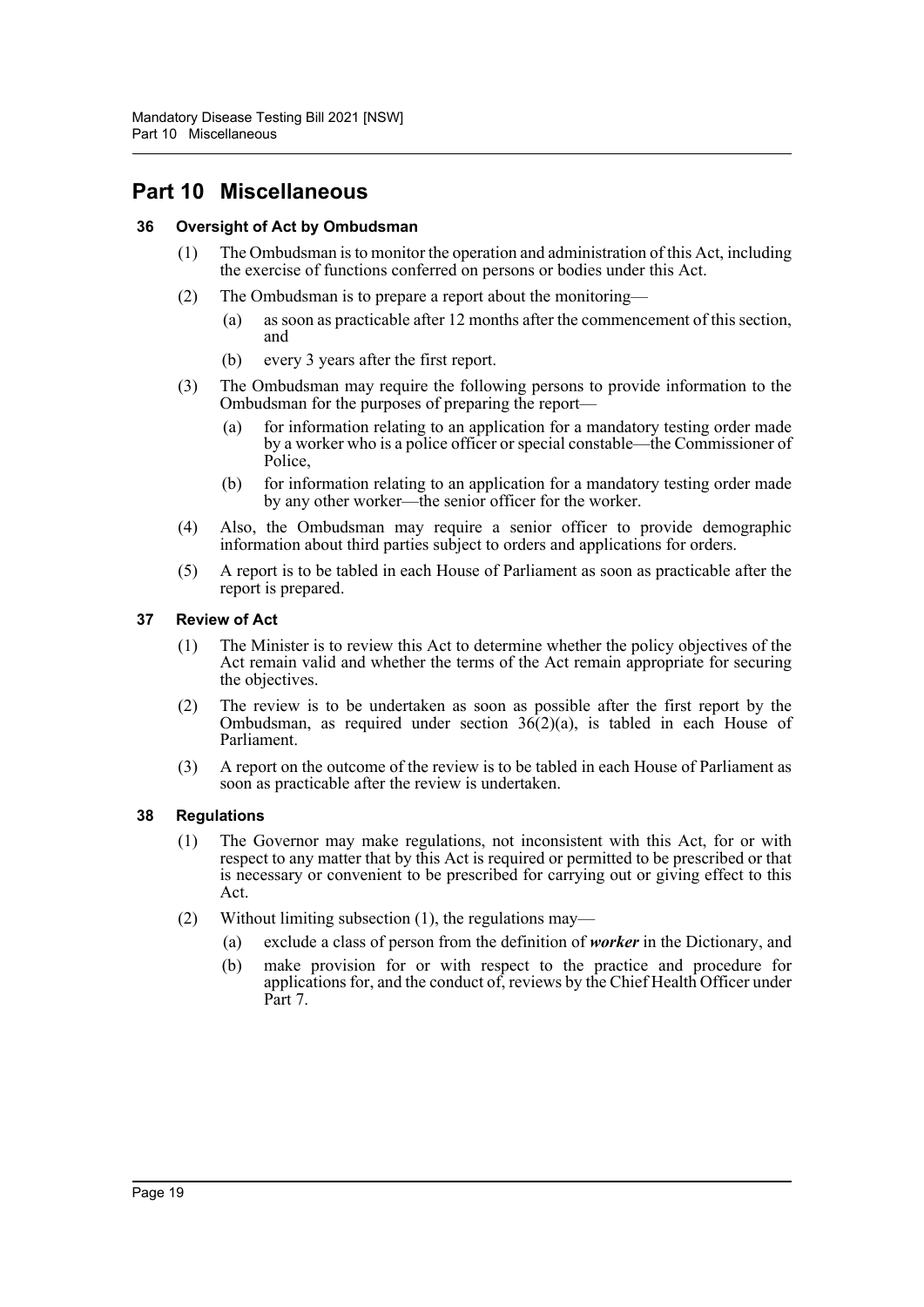# <span id="page-21-0"></span>**Schedule 1 Savings, transitional and other provisions**

# **1 Regulations**

- (1) The regulations may contain provisions of a savings or transitional nature consequent on the enactment of this Act or an Act that amends this Act (the *relevant enactment*).
- (2) A regulation made under this clause may, if the regulation so provides, take effect from the date of assent to the Act concerned or a later date.
- (3) To the extent to which a regulation made under this clause takes effect from a date that is earlier than the date of its publication on the NSW legislation website, the regulation does not operate so as—
	- (a) to affect, in a manner prejudicial to a person (other than the State or an authority of the State), the rights of that person existing before the date of its publication, or
	- (b) to impose liabilities on a person (other than the State or an authority of the State) in respect of anything done or omitted to be done before the date of its publication.
- (4) A regulation made under this clause is repealed 2 years after the relevant enactment.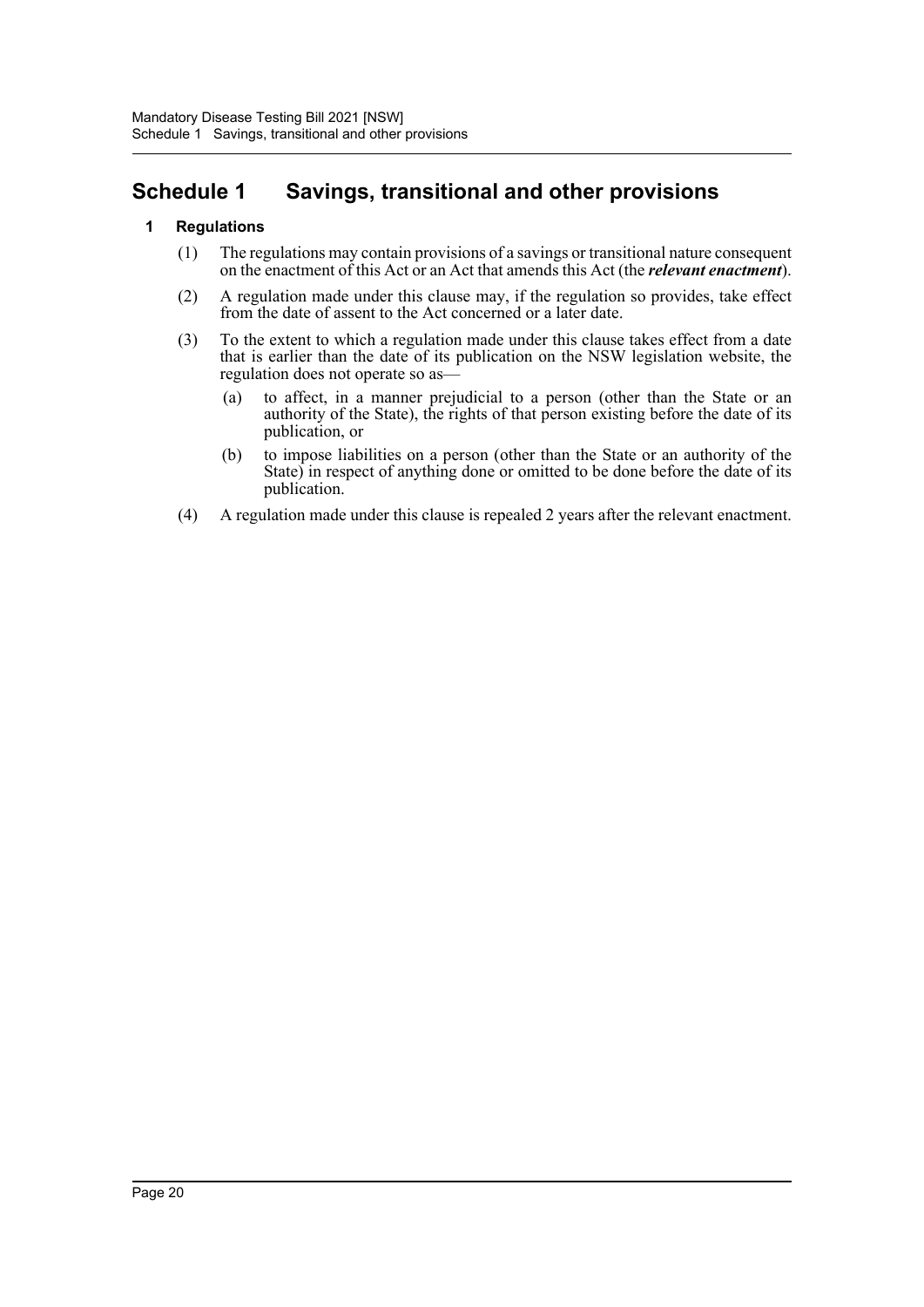# <span id="page-22-0"></span>**Schedule 2 Amendment of other legislation**

# **2.1 Crimes (Sentencing Procedure) Act 1999 No 92**

# **Section 58 Limitation on consecutive sentences imposed by Local Court**

Insert after section 58(3A)—

(3B) This section does not apply if the new sentence relates to an offence against the *Mandatory Disease Testing Act 2021*.

# **2.2 Mandatory Disease Testing Act 2021**

### **Dictionary**

Omit "is suffering from a mental illness or mental condition, or is cognitively impaired, within the meaning of the *Mental Health (Forensic Provisions) Act 1990*, which<sup>3</sup> from paragraph (b) of the definition of *vulnerable third party*.

Insert instead "has a mental health impairment or cognitive impairment, within the meaning of the *Mental Health and Cognitive Impairment Forensic Provisions Act 2020*, that".

# **2.3 Public Health Act 2010 No 127**

### **Section 56 Protection of patient's identity**

Insert after section  $56(4)(f)$ —

(f1) in accordance with the *Mandatory Disease Testing Act 2021*, or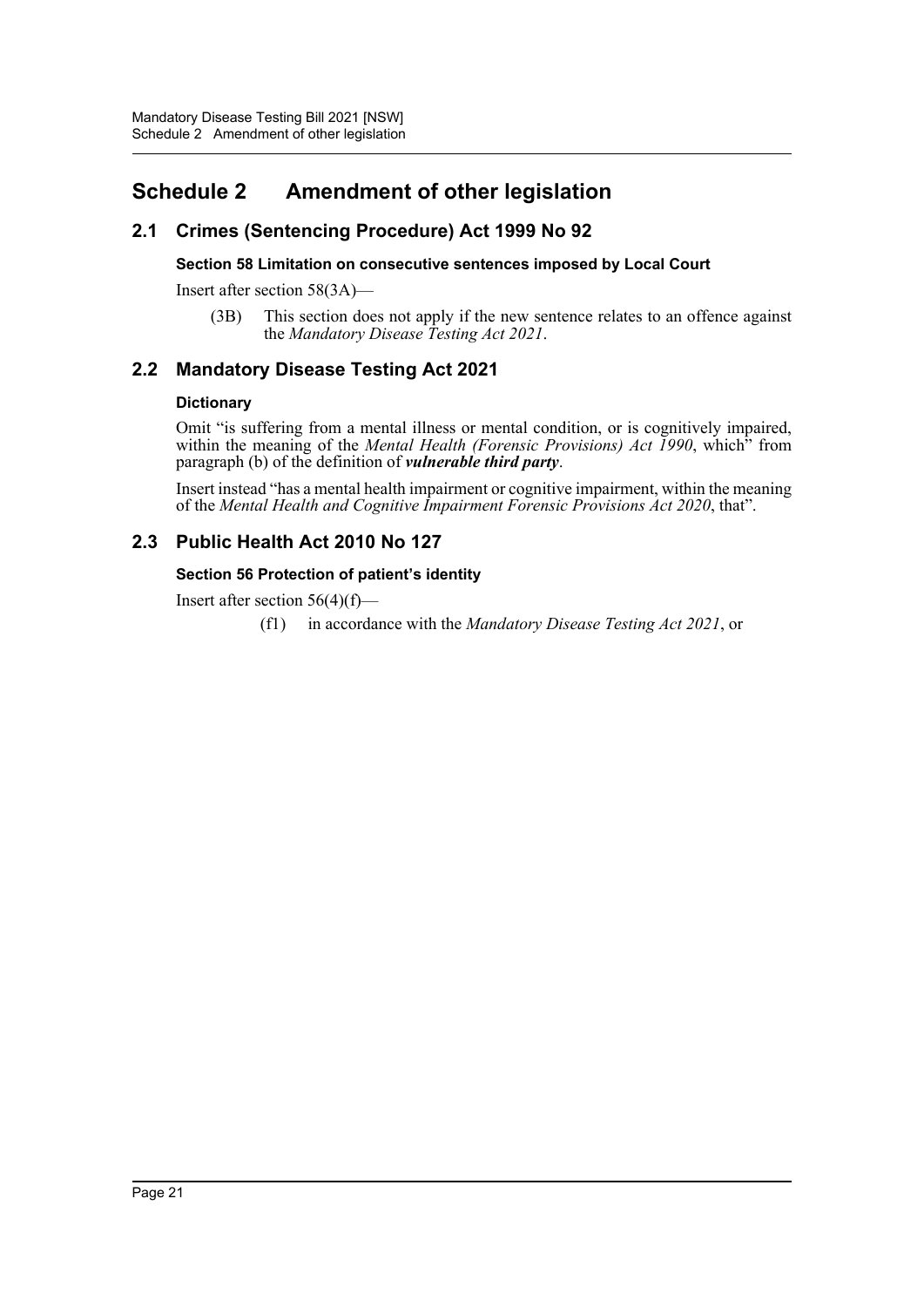# <span id="page-23-0"></span>**Dictionary**

section 4

*blood-borne disease* means HIV infection, Hepatitis B, Hepatitis C or other blood-borne disease prescribed by the regulations.

*bodily fluid* means blood, faeces, saliva, semen or other bodily fluid or substance prescribed by the regulations.

*business day* means a day that is not a Saturday, Sunday or public holiday.

*Chief Health Officer* means the Chief Health Officer of the Ministry of Health.

*correctional officer* has the same meaning as in the *Crimes (Administration of Sentences) Act 1999*.

*Court* means the following—

- (a) for an application for a mandatory testing order that relates to a third party who is under 18 years of age—the Children's Court,
- (b) for other applications—the Local Court.

*detained third party* means a third party who is—

- (a) in police custody, or
- (b) an inmate within the meaning of the *Crimes (Administration of Sentences) Act 1999*.
- *function* includes a power, authority or duty, and *exercise* a function includes perform a duty.

*funding provider* for a worker means the funding provider specified for the worker in the Table at the end of this Dictionary.

*guardian* has the same meaning as in the *Guardianship Act 1987*.

*Health Secretary* means the Secretary of the Ministry of Health.

#### *mandatory testing order*—see section 5.

*parent* of a child means a person who has parental responsibility for the child.

*parental responsibility*, in relation to a child, means all the duties, powers, responsibilities and authority that, by law, parents have in relation to their children.

*quarter* means a period of 3 months ending on 31 March, 30 June, 30 September or 31 December. *relevant medical practitioner* means—

- (a) a medical practitioner with qualifications or experience in blood-borne diseases, or
- (b) if a medical practitioner with qualifications or experience in blood-borne diseases is not available at the time the worker requires a consultation under section 9—another medical practitioner.

*Secretary* means the Secretary of the Department of Communities and Justice.

*senior officer* for a worker means the senior officer specified for the worker in the Table at the end of this Dictionary.

*third party*—see section 8.

*vulnerable third party* means a third party who—

- (a) is at least 14 years of age but under 18 years of age, or
- (b) is suffering from a mental illness or mental condition, or is cognitively impaired, within the meaning of the *Mental Health (Forensic Provisions) Act 1990*, which significantly affects the vulnerable third party's capacity to consent to voluntarily provide blood to be tested for blood-borne diseases.

*worker* means a worker specified in the Table at the end of this Dictionary.

**Note.** Section 38(2)(a) enables the regulations to exclude a class of persons from the definition of *worker*.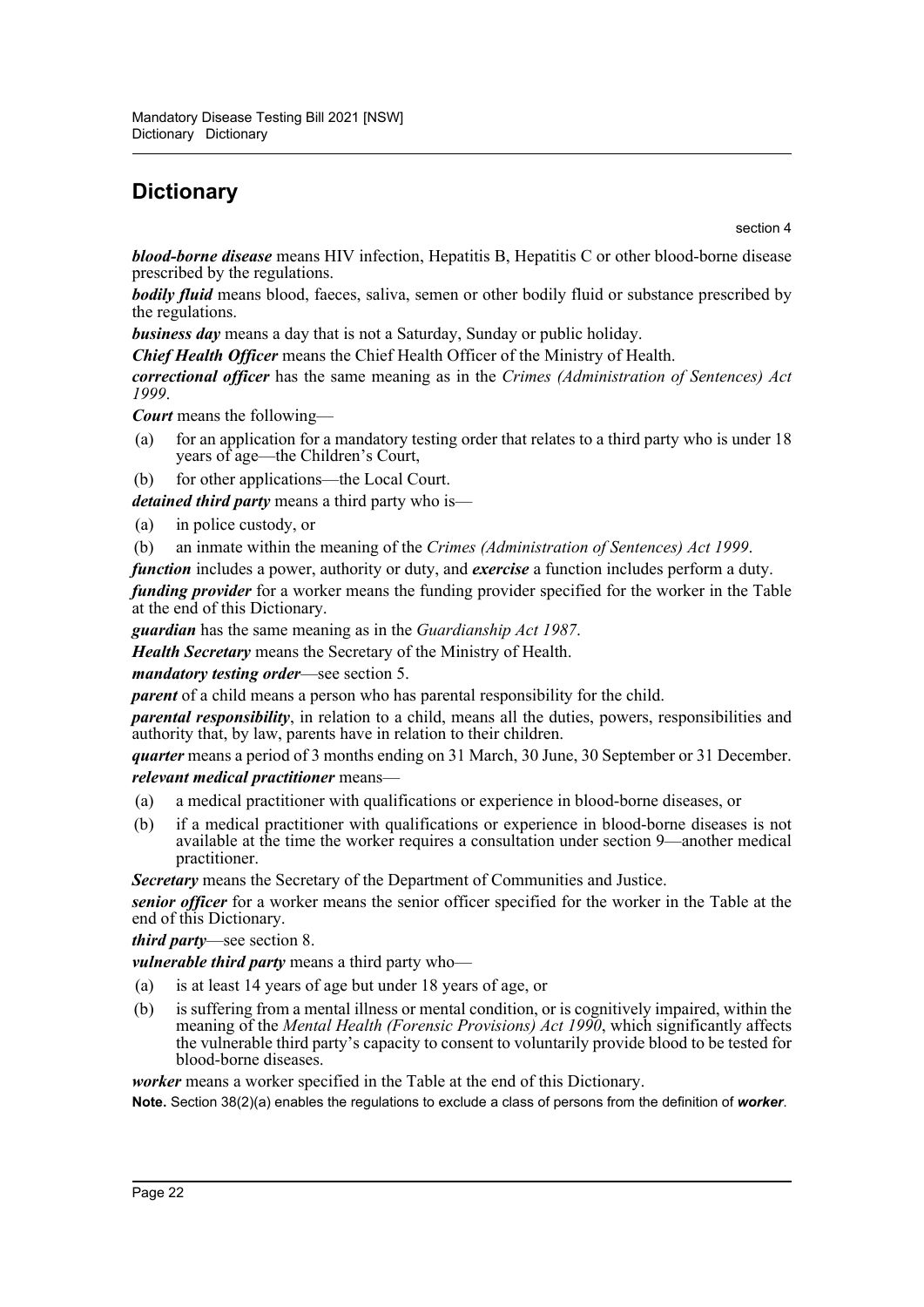| Worker                                                                                                                                                                                                                                    | <b>Senior officer</b>                                 | <b>Funding provider</b>                                                                                                                       |
|-------------------------------------------------------------------------------------------------------------------------------------------------------------------------------------------------------------------------------------------|-------------------------------------------------------|-----------------------------------------------------------------------------------------------------------------------------------------------|
| Member of NSW Police Force                                                                                                                                                                                                                | Police officer of the rank of<br>inspector or above   | Commissioner of Police                                                                                                                        |
| Special constable employed under Part 6A of Police officer of the rank of<br>the Police Act 1990                                                                                                                                          | inspector or above                                    | Commissioner of Police                                                                                                                        |
| <b>Commissioner of Corrective Services</b>                                                                                                                                                                                                | Secretary                                             | Secretary                                                                                                                                     |
| Correctional officer                                                                                                                                                                                                                      | Commissioner of Corrective<br>Services                | Secretary                                                                                                                                     |
| Community corrections officer within the<br>meaning of the Crimes (Administration of<br>Sentences) Act 1999                                                                                                                               | Commissioner of Corrective<br><b>Services</b>         | Secretary                                                                                                                                     |
| Person employed in the Public Service or<br>otherwise engaged to provide services<br>directly to offenders within the meaning of<br>the Crimes (Administration of Sentences) Act<br>1999                                                  | Commissioner of Corrective<br>Services                | Secretary                                                                                                                                     |
| Person employed at a managed correctional<br>centre, within the meaning of the Crimes<br>(Administration of Sentences) Act 1999, or<br>otherwise engaged to provide services<br>directly to offenders at a managed<br>correctional centre | Governor of the managed<br>correctional centre        | Management company<br>within the meaning of the<br>Crimes (Administration<br>of Sentences) Act 1999<br>for the managed<br>correctional centre |
| Juvenile justice officer within the meaning of Secretary<br>the Children (Detention Centres) Act 1987                                                                                                                                     |                                                       | Secretary                                                                                                                                     |
| Inspector of Custodial Services                                                                                                                                                                                                           | Secretary                                             | Secretary                                                                                                                                     |
| Member of staff of the Inspector of Custodial Inspector of Custodial Services<br><b>Services</b>                                                                                                                                          |                                                       | Secretary                                                                                                                                     |
| Official Visitor under the Crimes<br>(Administration of Sentences) Act 1999 or the<br>Children (Detention Centres) Act 1987                                                                                                               | Inspector of Custodial Services                       | Secretary                                                                                                                                     |
| Person employed in the Public Service as<br>Sheriff or a sheriff's officer                                                                                                                                                                | Secretary                                             | Secretary                                                                                                                                     |
| Member of a fire brigade or community fire<br>unit within the meaning of the Fire and<br>Rescue NSW Act 1989                                                                                                                              | Commissioner of Fire and<br>Rescue NSW                | Commissioner of Fire<br>and Rescue NSW                                                                                                        |
| Member of staff of Fire and Rescue NSW                                                                                                                                                                                                    | Commissioner of Fire and<br>Rescue NSW                | Commissioner of Fire<br>and Rescue NSW                                                                                                        |
| Member of the NSW State Emergency<br>Service                                                                                                                                                                                              | Commissioner of the State<br><b>Emergency Service</b> | Commissioner of the<br><b>State Emergency Service</b>                                                                                         |
| Member of the NSW Rural Fire Service                                                                                                                                                                                                      | Commissioner of the NSW<br><b>Rural Fire Service</b>  | Commissioner of the<br><b>NSW Rural Fire Service</b>                                                                                          |
| Person employed in the NSW Health Service Health Secretary                                                                                                                                                                                |                                                       | Health Secretary                                                                                                                              |

# **Table—Workers, senior officers and funding providers**